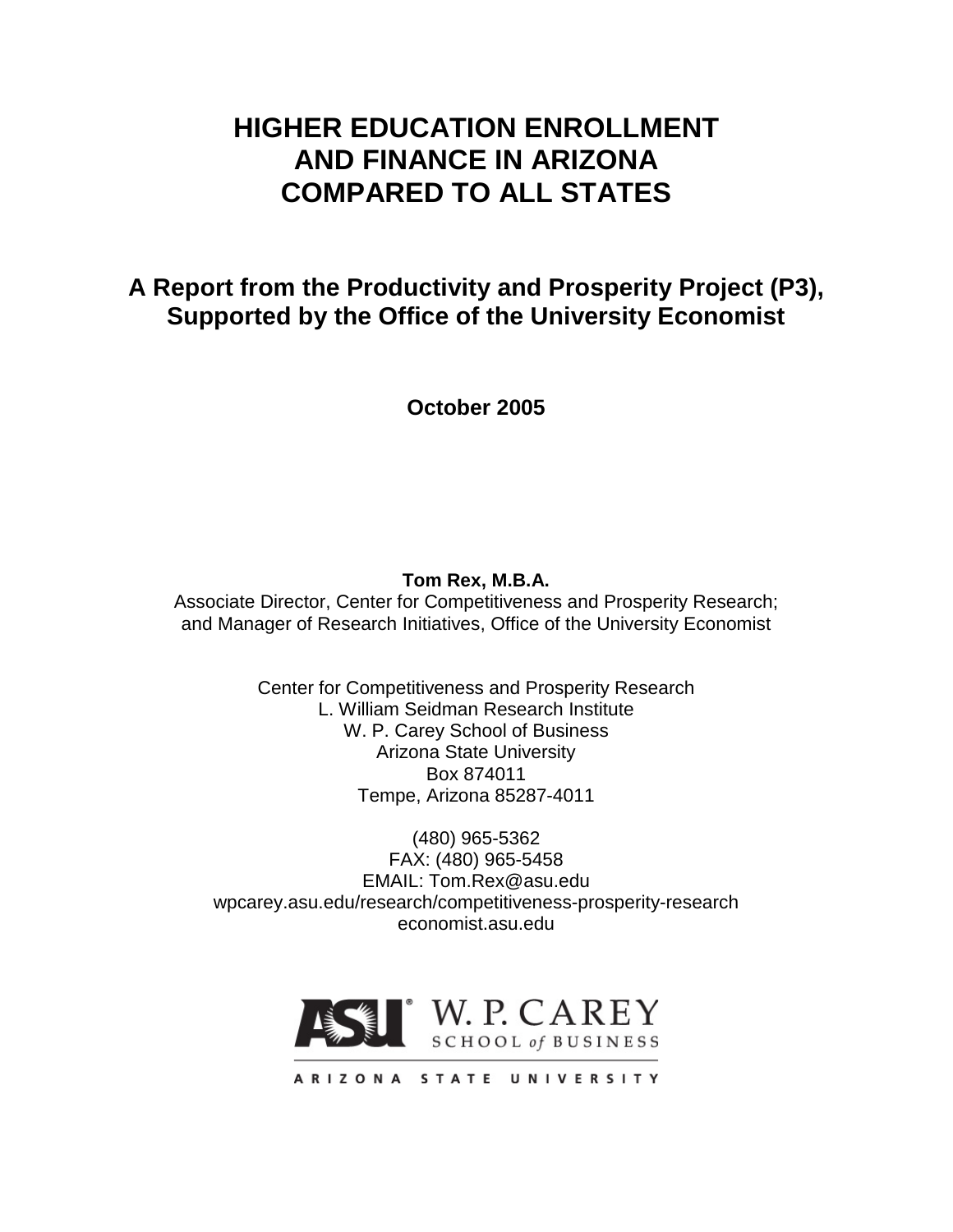# **TABLE OF CONTENTS**

| Summary                      |    |
|------------------------------|----|
| Introduction                 |    |
| All Institutions             | 2  |
| <b>Public Institutions</b>   | .5 |
| Appendix A: Data Limitations | 13 |
| Appendix B: Detailed Tables  | 15 |

# **LIST OF TABLES**

| 1. Full-Time Equivalent Enrollment Summary, Fall 2003                 | -3 |
|-----------------------------------------------------------------------|----|
| 2. Revenues and Expenditures Per Full-Time-Equivalent Student, 2003   | 4  |
| 3. Public Institution Revenues Per Full-Time-Equivalent Student, 2003 | 11 |
| 4. Public Institution Expenses Per Full-Time-Equivalent Student, 2003 | 12 |

# **LIST OF CHARTS**

| 1. Enrollment in Public Institutions of Higher Education as a Percentage of the Total Population | 6 |
|--------------------------------------------------------------------------------------------------|---|
| 2. Inflation-Adjusted State and Local Government Appropriations for Higher Education Per Full-   | 7 |
| <b>Time-Equivalent Student</b>                                                                   |   |
| 3. State and Local Government Appropriations for Higher Education as a Percentage of Gross       | 8 |
| State Product                                                                                    |   |
| 4. State and Local Government Appropriations for Higher Education Per Full-Time-Equivalent       | 9 |
| Student as a Share of Gross State Product Per Capita                                             |   |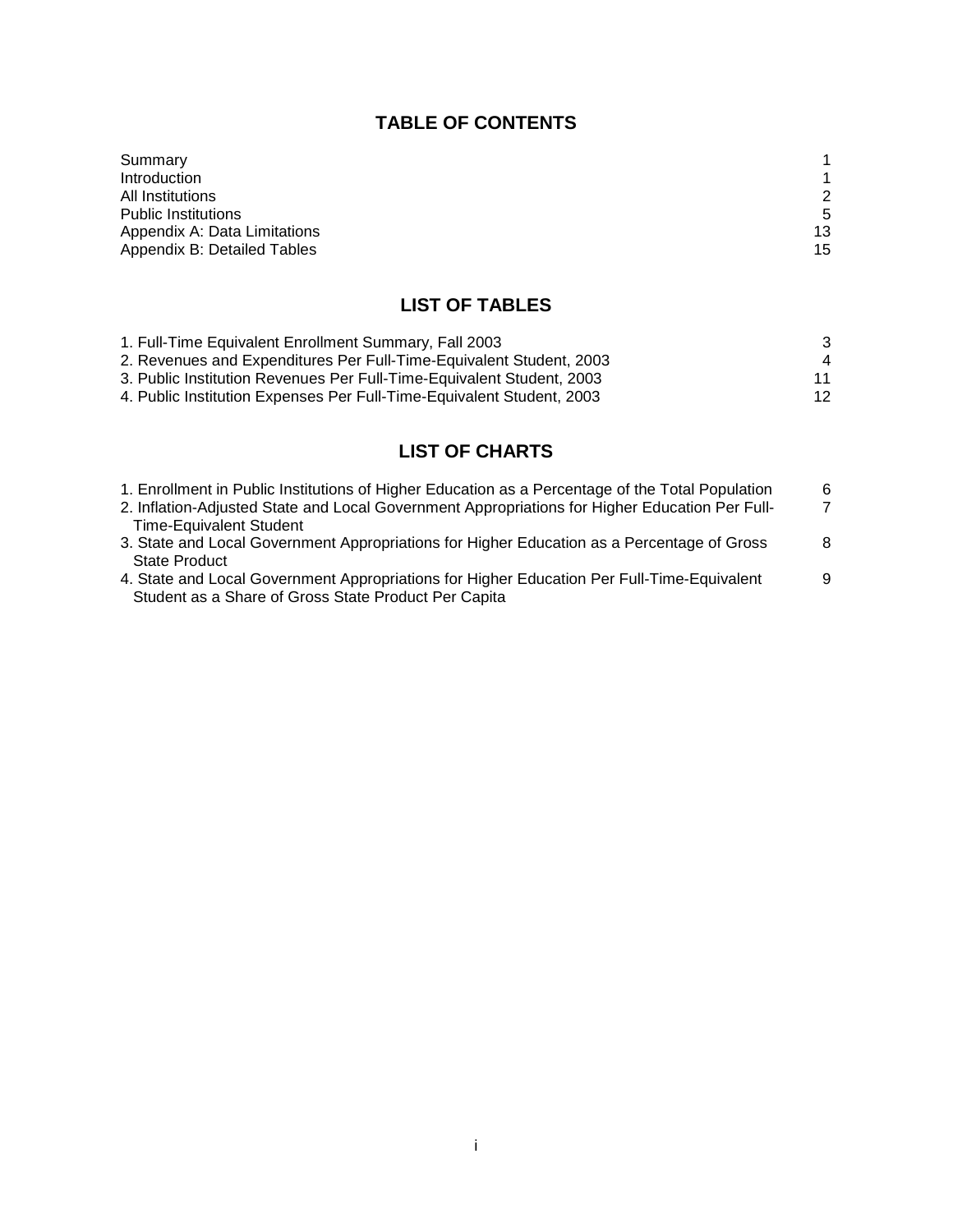#### **SUMMARY**

Enrollment in degree-granting institutions of higher education in Arizona as a percentage of the state's population was about equal to the national average in 2003. The Arizona figure was higher than the national average at private for-profit institutions, slightly greater than the national average at public institutions, but considerably below average at private not-for-profit institutions.

Total revenues and expenditures per student at Arizona institutions of higher education were far below the national averages in 2003, among the least in the nation. Among public institutions, Arizona's higher education revenues and expenditures were not as far below average, but still ranked among the bottom 10 states in the nation.

The ability to pay in Arizona is below average due to the state's subpar incomes. Thus, the state's higher education revenues and expenditures per student adjusted for income were not as far below the national average in 2003. Among public institutions, Arizona's per student revenues and expenditures were close to the national average, ranking near the middle of the states.

Public financial support for higher education, as measured by government appropriations, was marginally higher in Arizona than the national per student average in 2003, with Arizona ranking just above the middle of the states. Adjusted by the state's ability to pay, public support for higher education in Arizona was considerably higher in 2003 than the national average.

Increases in public support for higher education per student have been nearly equal in Arizona and the nation. However, the increases have not been as great as gains in the ability to pay, particularly in Arizona.

### **INTRODUCTION**

Higher education is defined to include all public and private degree-granting institutions, which primarily consist of two-year colleges and four-or-more-year (hereafter referred to as four-year) universities. The National Center for Education Statistics (NCES) is the primary source of statistics on higher education. The NCES provides various measures of higher education enrollment and finance annually, but their latest complete data by state are for 2001 (the 2000-01 fiscal year). Incomplete data are available for 2003. Data limitations are discussed in more detail in Appendix I.

Education finance and enrollment data are adjusted by other data — population, gross product, and personal income — that are produced by the U.S. Department of Commerce. Data for Arizona are compared to the national average, all states (including the District of Columbia), and two smaller groups of states: 10 competitor states (California, Colorado, Florida, Georgia, Nevada, New Mexico, Oregon, Texas, Utah, and Washington) designated by the Greater Phoenix Chamber of Commerce, and 10 new economy states (California, Colorado, Connecticut, Maryland, Massachusetts, Minnesota, New Jersey, Utah, Virginia, and Washington) selected by the Milken Institute.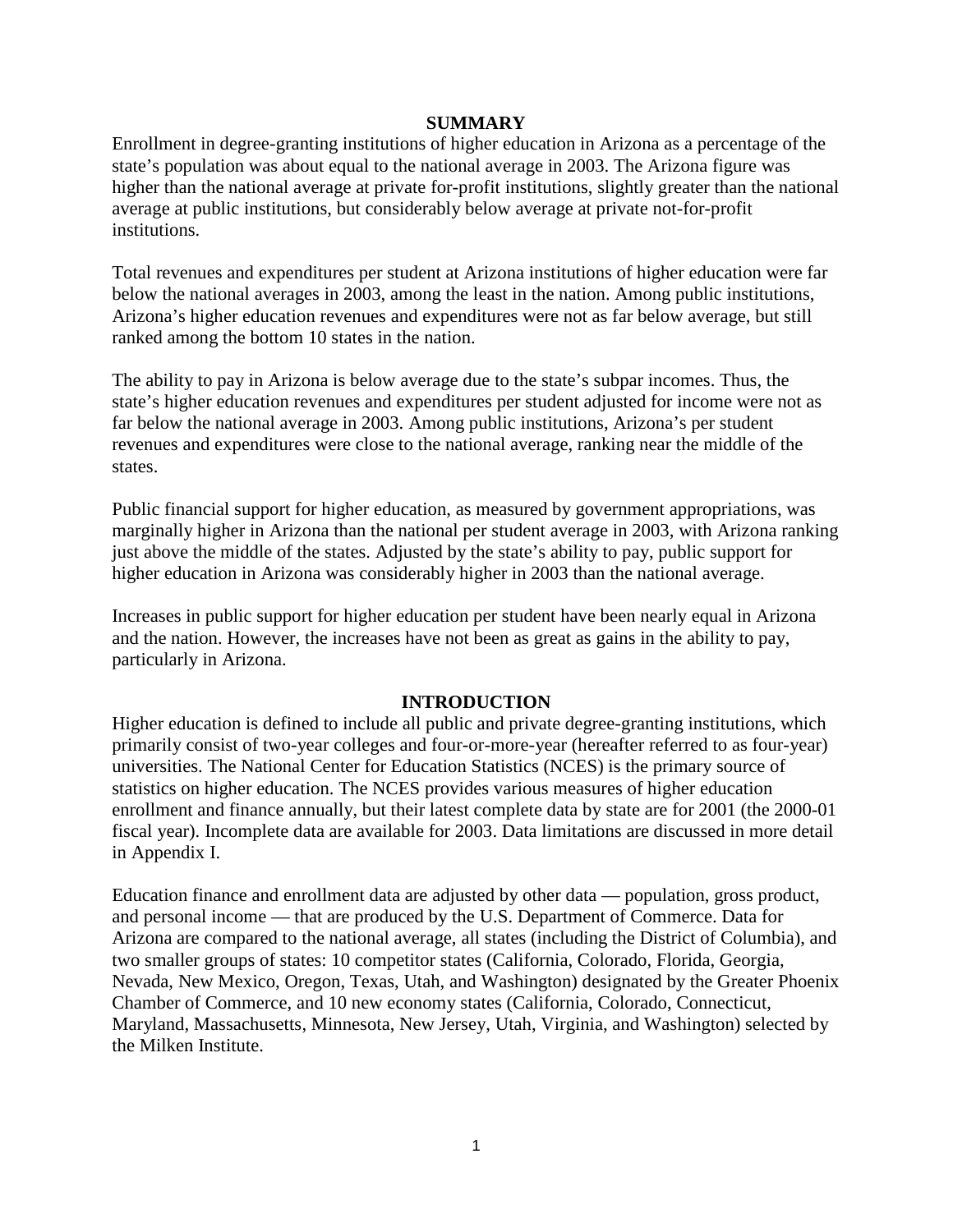#### **ALL INSTITUTIONS**

The NCES database for 2003 includes 76 degree-granting institutions of higher education in Arizona. Of these, all enrollment and financial data were missing from three and financial data were missing from eight others. Thirty-four of the 76 were private for-profit institutions, with the share of both two-year and four-year institutions above the national average. In contrast, the 17 private not-for-profit institutions accounted for a below-average share of the total. The five public four-year universities (the three campuses of Arizona State University plus Northern Arizona University and the University of Arizona) also were an unusually low share of the total.

The significance of missing data varies widely by state, with data for some major institutions in other states missing from the NCES 2003 database. Thus, the incompleteness of the data needs to be considered in evaluating the information presented in this section. The financial data are for fiscal year 2003. The enrollment figures are on a full-time-equivalent (FTE) basis for Fall 2003. Total revenues and expenditures in Arizona in 2003 are compared to the national average and to each of the comparison groups of states based on three classifications of degree-granting institutions of higher education: all institutions, public and not-for-profit institutions (excluding for-profit institutions), and public institutions only.

#### **Enrollment**

Enrollment at public institutions in Arizona was nearly 196,000 (see Table 1), split almost equally among two-year colleges (99,000) and four-year universities (nearly 97,000). Enrollment at public institutions accounted for 2.1 percent of the national total, compared to the state's population share of 1.9 percent. The share of the nation was above average among two-year colleges at 2.7 percent but slightly below average at four-year universities at 1.7 percent. All three of Arizona's original public universities had enrollment in excess of 15,000 and ASU West had 5,000 students. Three public community colleges had enrollment of more than 10,000 and three others exceeded 5,000.

In contrast, enrollment at private not-for-profit schools in Arizona totaled just 10,700, only a tiny share of the national total at 0.2 percent for two-year institutions and 0.4 percent for four-year schools. None of the private not-for-profit institutions in Arizona are large. Grand Canyon University had the greatest enrollment at 2,000.

The enrollment of 104,000 at private for-profit schools in Arizona consisted largely of the 71,000 students in the online campus of the University of Phoenix that the NCES includes in the Arizona statistics. However, even after excluding these students, for-profit institutions in Arizona still made up a large share of the national enrollment total: 5.4 percent of two-year schools and 5.3 percent of four-year schools. The University of Phoenix was the only for-profit institution with enrollment of more than 2,500, with nearly 8,000 at their Phoenix campus and a little more than 3,000 at their Tucson campus. Excluding the online campus, total private school enrollment in Arizona made up only 1.3 percent of the national total.

Accounting for 23 percent of the state's enrollment total, the online campus at the University of Phoenix greatly influences the Arizona enrollment and finance data. It was not excluded from the following analyses because of similar institutions being included in other states. Instead, given this anomaly and the specialized nature of many degree-granting for-profit institutions — such as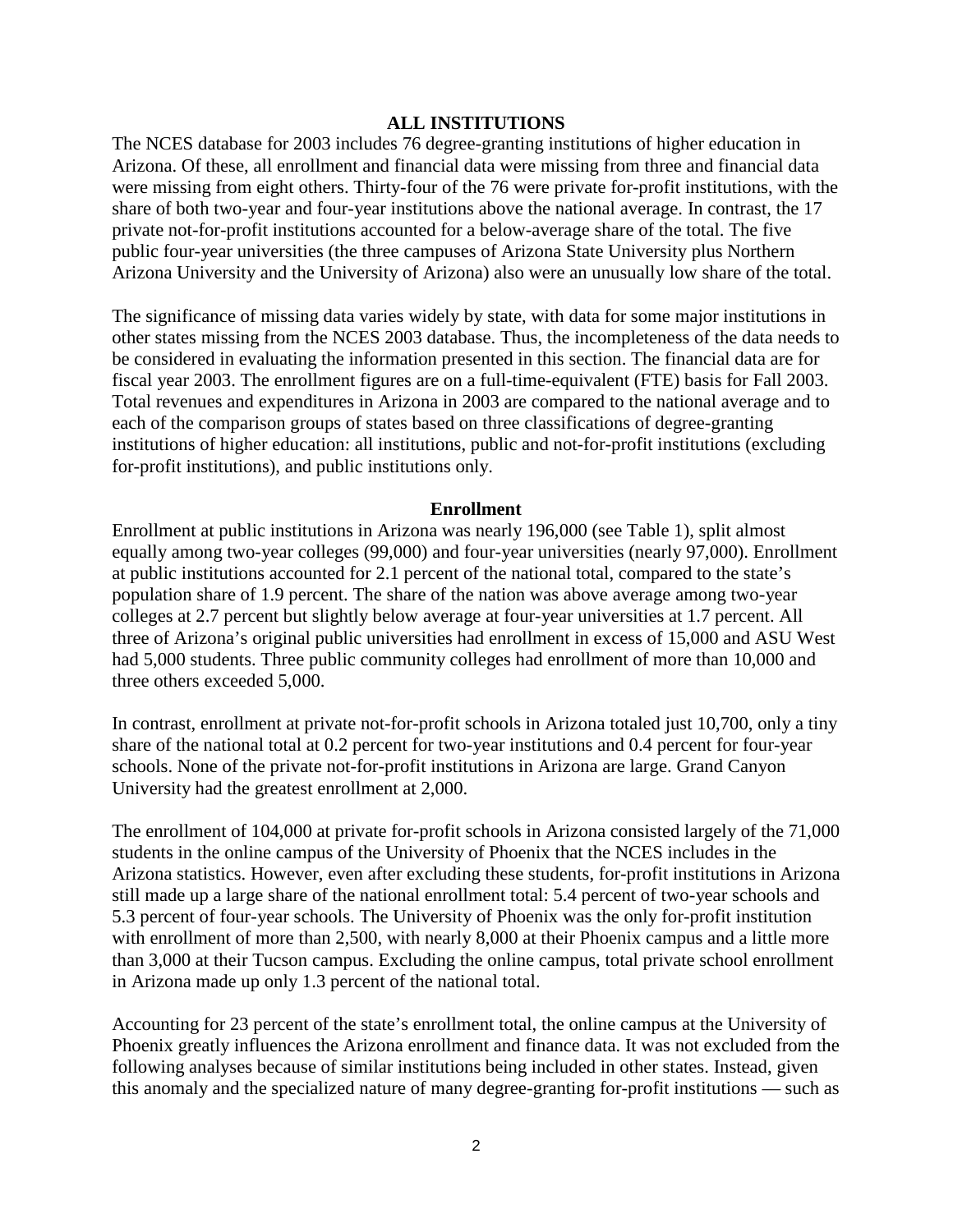|                              | <b>United States</b> |        |                   | Arizona           | Arizona |                          |                         |
|------------------------------|----------------------|--------|-------------------|-------------------|---------|--------------------------|-------------------------|
|                              | <b>Enrollment</b>    | Share* | Share of<br>Total | <b>Enrollment</b> | Share*  | <b>Share</b><br>of Total | <b>Share</b><br>of U.S. |
| Total                        | 12,719,093           | 93%    |                   | 311,182           | 98%     |                          | 2.4%                    |
| Private                      | 3.475.814            | 94     | 27.3%             | 115.424           | 95      | 37.1%                    | 3.3                     |
| Public                       | 9,243,279            | 93     | 72.7              | 195,758           | 100     | 62.9                     | 2.1                     |
| For Profit 2-year            | 226.273              | 86     | 1.8               | 12.127            | 81      | 3.9                      | 5.4                     |
| For Profit 4-year            | 400.187              | 94     | 3.1               | 92,357            | 99      | 29.7                     | 23.1                    |
| Not For Profit 2-year        | 37.271               | 81     | 0.3               | 84                | 100     | 0.0                      | 0.2                     |
| Not For Profit 4-year        | 2.802.941            | 95     | 22.0              | 10,654            | 66      | 3.4                      | 0.4                     |
| Public 2-year                | 3,681,235            | 89     | 28.9              | 99.066            | 100     | 31.8                     | 2.7                     |
| Public 4-year                | 5,561,316            | 95     | 43.7              | 96,692            | 100     | 31.1                     | 1.7                     |
| <b>Excluding For Profit:</b> |                      |        |                   |                   |         |                          |                         |
| Total                        | 12,083,491           | 93     |                   | 206,496           | 98      |                          | 1.7                     |
| Private                      | 2,840,212            | 95     | 23.5              | 10,738            | 66      | 5.2                      | 0.4                     |

### **TABLE 1 FULL-TIME EQUIVALENT ENROLLMENT SUMMARY, FALL 2003**

Notes: A small number of degree-granting schools with less than a two-year program are not shown separately. Enrollment figures are not available for a number of schools across the country.

\* Share at institutions with finance data reported

\*\* Public revenue divided by all public and private students

Source: National Center for Education Statistics, Integrated Postsecondary Education Data System: Peer Analysis System, Data Cutting Tool.

the Arizona Automotive Institute, the Refrigeration School, and the Scottsdale Culinary Institute — for-profit institutions are excluded from some of the following analyses.

Total enrollment in Arizona was 311,000. As a percentage of the state's population, enrollment was 27 percent higher than the national average, ranking sixth in the nation and second among both the competitor states and the new economy states. However, excluding the for-profit institutions, enrollment totaled 206,000; enrollment as a percentage of the population was 12 percent below average in Arizona, ranking near the bottom of the states: 43rd overall, eighth among the 11 competitor states and ninth among the 11 new economy states. Looking only at public institutions, Arizona's enrollment as a percentage of population was 9 percent above average, ranking in the middle of the states among all comparison groups of states.

Enrollment at public institutions as a share of enrollment at all institutions was below average in Arizona, ranking 42nd overall, last among the competitor states, and ninth among the new economy states. Excluding for-profit institutions, the comparison reverses, with the public share in Arizona well above average, ranking fifth overall, third among the competitor states, and first among the new economy states.

#### **Total Revenues and Expenditures**

Revenues and expenditures are measured three ways: per FTE student, per student relative to per capita personal income (PCPI), and per student relative to per capita gross state product (PCGSP). The latter two measures reflect ability to pay.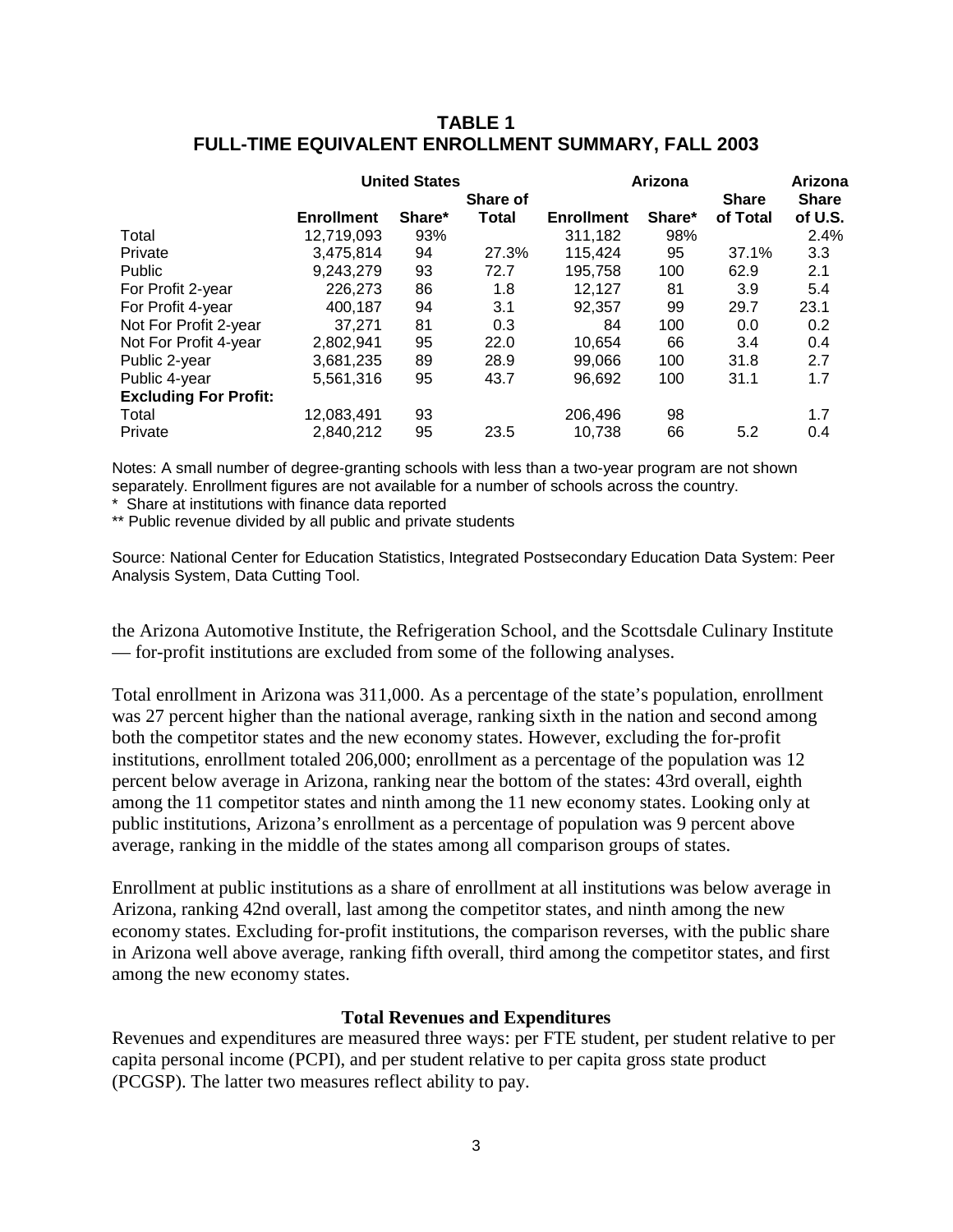Based on the classification including all institutions, revenues per student in Arizona were 40 percent below the national average, ranking the state 48th overall, 10th among the 11 competitor states, and last among the new economy states. Excluding the for-profit institutions does not substantially change the results, with Arizona 29 percent below the national average, the national rank 46th, and the rank among the two other comparison groups unchanged. Looking only at public institutions, the shortfall is smaller at 15 percent, but the national rank goes up only to 44th and the rank among the competitor states to eighth; Arizona still ranks last among the new economy states.

The comparisons of expenditures per student are similar to those of revenues per student except for the classification of all institutions, in which Arizona ranked last among all states at 50 percent below average (see Table 2). Thus, higher education revenues and expenditures per student are quite low in Arizona regardless of the set of higher education institutions included.

Per capita personal income and per person gross state product in Arizona are considerably below the national averages, according to data reported by the U.S. Department of Commerce's Bureau of Economic Analysis. (The 2000 census, however, indicated that per capita income in Arizona was not so far below average.) Thus, comparing revenues and expenditures per student to PCPI and PCGSP somewhat raises Arizona's higher education rankings and ratios to the national average. However, among all institutions and the classification excluding for-profit schools, the state still was far below the national average. Among public institutions, Arizona's per student revenues and expenditures were close to the national average, ranking near the middle of the states.

|                                 | <b>Revenues</b> |               |               | <b>Expenditures</b> |               |               |  |
|---------------------------------|-----------------|---------------|---------------|---------------------|---------------|---------------|--|
|                                 | Per FTE         | <b>Versus</b> | <b>Versus</b> | Per FTE             | <b>Versus</b> | <b>Versus</b> |  |
| Ratio to the U.S. Average       | Student         | <b>PCPI</b>   | <b>PCGSP</b>  | <b>Student</b>      | <b>PCPI</b>   | <b>PCGSP</b>  |  |
| All Institutions                | 60%             | 70%           | 69%           | 50%                 | 58%           | 57%           |  |
| <b>Excluding For-Profit</b>     | 71              | 82            | 81            | 74                  | 85            | 84            |  |
| Public Only                     | 85              | 98            | 97            | 88                  | 102           | 100           |  |
| <b>Ranking Among All States</b> |                 |               |               |                     |               |               |  |
| All Institutions                | 48              | 42            | 42            | 51                  | 51            | 48            |  |
| <b>Excluding For-Profit</b>     | 46              | 40            | 41            | 47                  | 39            | 41            |  |
| Public Only                     | 44              | 31            | 34            | 44                  | 31            | 32            |  |
| <b>Ranking Among 11</b>         |                 |               |               |                     |               |               |  |
| <b>Competitor States</b>        |                 |               |               |                     |               |               |  |
| All Institutions                | 10              | 7             | 8             | 11                  | 10            | 11            |  |
| <b>Excluding For-Profit</b>     | 10              | 7             | 8             | 10                  |               | 7             |  |
| Public Only                     | 8               | 6             | 6             | 8                   | 5             | 5             |  |
| <b>Ranking Among 11 New</b>     |                 |               |               |                     |               |               |  |
| <b>Economy States</b>           |                 |               |               |                     |               |               |  |
| All Institutions                | 11              | 8             | 8             | 11                  | 11            | 11            |  |
| <b>Excluding For-Profit</b>     | 11              | 8             | 8             | 11                  |               | 7             |  |
| <b>Public Only</b>              | 11              | 5             | 5             | 11                  | 5             | 4             |  |

### **TABLE 2 REVENUES AND EXPENDITURES PER FULL-TIME-EQUIVALENT STUDENT, 2003**

Source: Calculated from National Center for Educational Statistics and U.S. Department of Commerce, Bureau of Economic Analysis.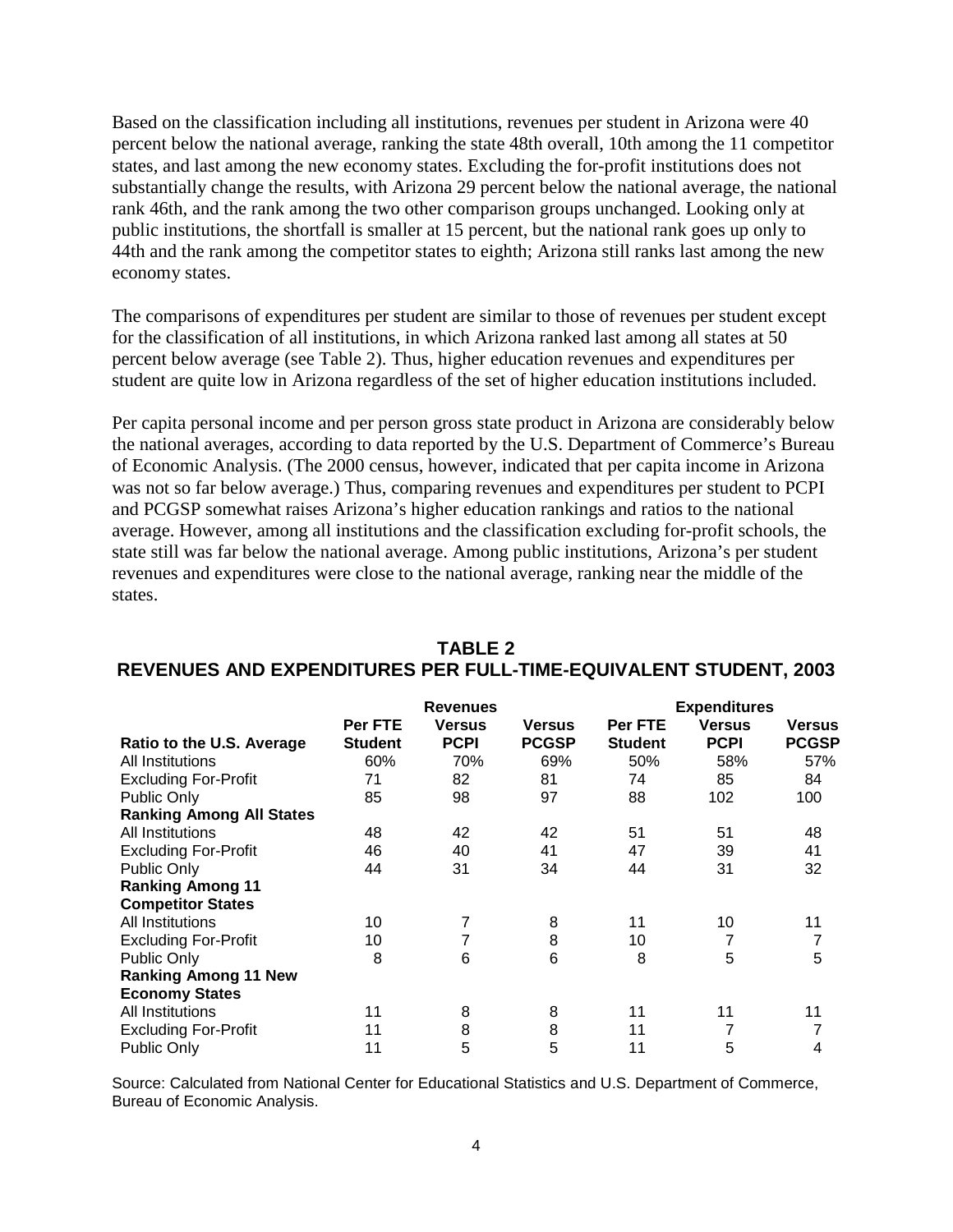#### **Categories of Revenues and Expenditures**

The NCES divides revenues into three categories: tuition and fees, state and local government appropriations, and other. Since appropriations are made only to public institutions, they are analyzed in the following section. Expenditures are split into five categories: instructional support, academic support, student services, institutional support, and other.

Tuition and fees per student in Arizona were considerably below the national average in 2003 in each of the three classifications of institutions, though Arizona's ranking was above the middle of the states in the all institutions classification. Among public institutions, per-student tuition and fees were 15 percent below average, ranking 36th overall, fifth among the competitor states and 10th among the new economy states. Arizona still was a little below average after considering ability to pay.

Arizona was far below average in the category of "other" revenues, ranking last among the states among all institutions and in the classification excluding for-profit institutions, and 47th among public institutions. Even after considering ability to pay, Arizona's public-sector figure was 20 percent below average, ranking among the bottom 10 states overall and third to last among the competitor and new economy states.

Arizona was far below average on expenditures per student in each of the five expense categories, ranking at the bottom of the states among all institutions and near the bottom in the classification excluding for-profit institutions. Among public institutions, Arizona's figure ranged from 7 percent below average in the academic support category (ranking 26th) to 30 percent below average in the student services category (ranking 45th).

### **PUBLIC INSTITUTIONS**

This section focuses on public support for higher education, defined as state and local government appropriations for higher education expressed on a full-time-equivalent student basis. While appropriations are only a portion of the total funding available to institutions of higher education, the other sources (such as tuition and fees) do not represent public support.

Traditionally, public support for higher education has been defined as state government appropriations; for example, the Grapevine project of Illinois State University has collected state government appropriations for higher education since 1961. The focus on state government, however, fails to recognize that in some states local governments contribute substantially to the funding of higher education while in other states all of the funding comes from the state government. The State Higher Education Finance project (SHEF) of the State Higher Education Executive Officers organization (SHEEO) reports that local government's share of total appropriations in 2004 averaged 10 percent nationally, but was 35 percent in Arizona — the highest proportion in the nation. (Wisconsin ranked second at 23 percent.) Thus, looking only at state government appropriations results in a misleading evaluation of government support for higher education across the states.

The Grapevine data on state government appropriations for higher education is timelier than the NCES data. In 2004, Illinois State University for the first time included local government appropriations (collected by SHEF). However, since enrollment data are not available for 2004,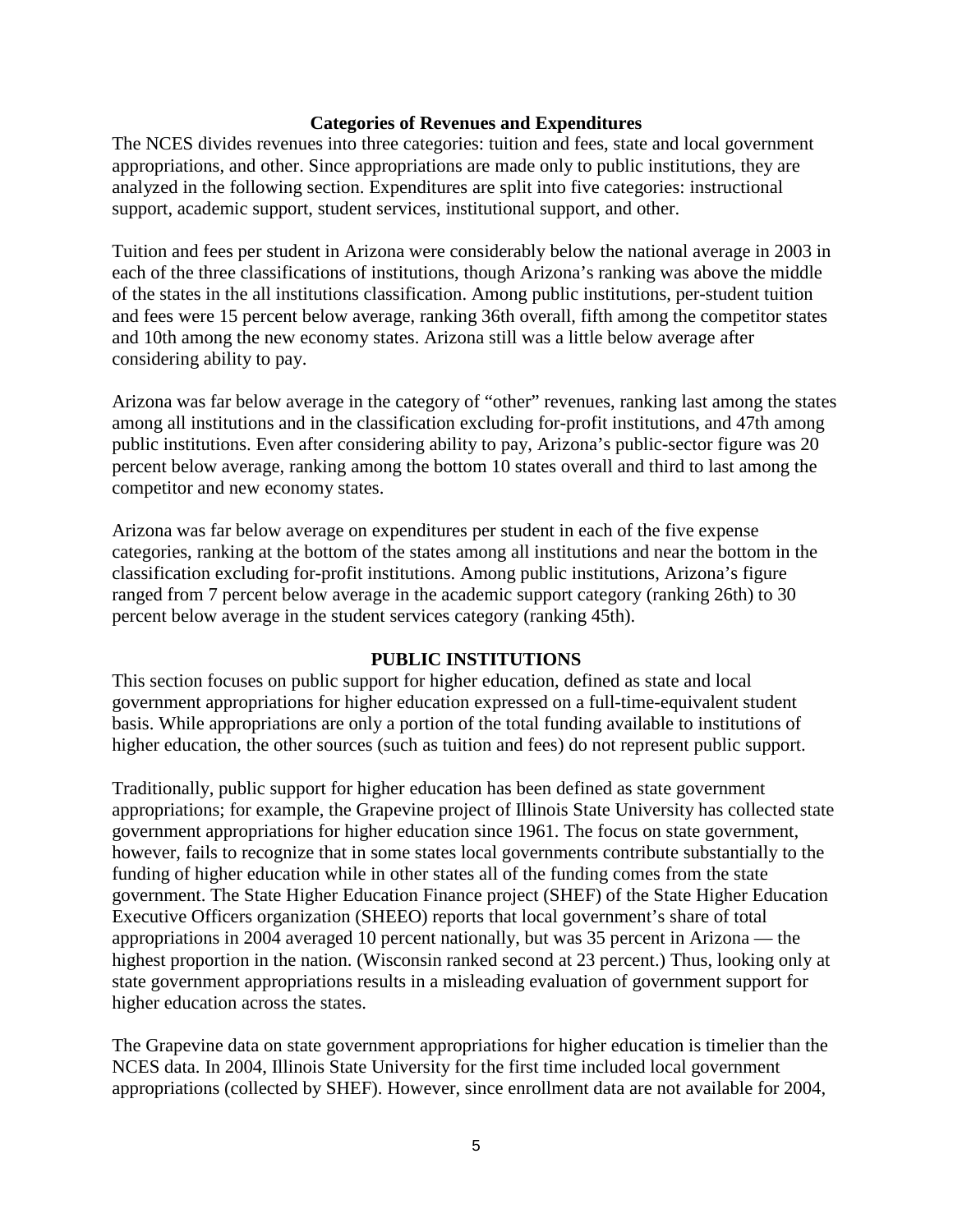the Grapevine project compares appropriations data by state on a per capita basis. By not reflecting the state-to-state fluctuations in public institution enrollment as a percentage of the number of residents, per capita appropriation measures produce an incomplete picture of public support. Similarly, state and local government appropriations for higher education as a share of total government spending or of tax revenues also present an incomplete picture since enrollments are not considered.

#### **Through 2001**

Complete annual data through 2001 are available from the NCES; data for 2001 are compared especially to those of 1991, a comparable year in the economic cycle. Nationally, the percentage of the population enrolled in public institutions of higher education held nearly steady near 3 percent between the mid-1980s and 2001. The Arizona percentage was higher than the national average in each year, but the differential declined from a little more than 1 percentage point between the mid-1980s and early 1990s to 0.4 in 2000 and 2001 (see Chart 1).

The main reason for Arizona's higher-than-average percentage of the population enrolled in public institutions of higher education is the relative shortage of private not-for-profit institutions of higher education in Arizona. The readily available and affordable nature of the community college system in Arizona is another reason.



Source: Enrollment from the National Center for Educational Statistics. Population from the U.S. Census Bureau.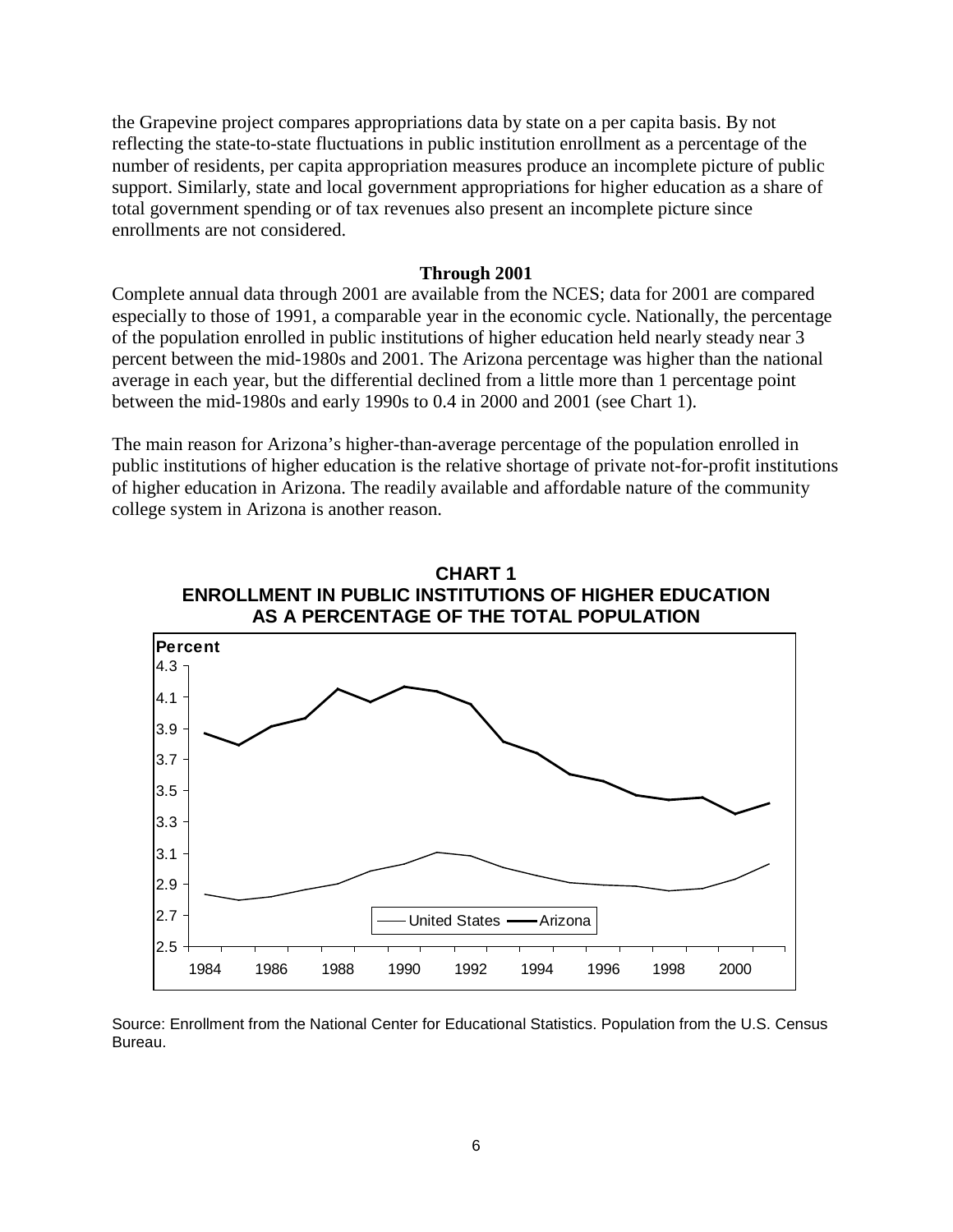State and local government appropriations for higher education per full-time-equivalent public student averaged \$7,159 nationally in 2001 according to the NCES. The Arizona figure of \$6,711 was 6.3 percent less. In 1991, the Arizona figure was 4.8 percent less than the national average. Arizona's figure fluctuated from 1 to 8 percent less than the national average between 1991 and 2001 (see Chart 2). The differential typically was somewhat larger during the 1980s. State and local government higher education appropriations per FTE student in 2001 in Arizona ranked 30th among all states and the District of Columbia according to the NCES data. In 1991, Arizona had ranked 29th.

This measure of appropriations per FTE student does not consider Arizona's lesser ability to pay. State and local government appropriations for higher education as a percentage of gross product was higher in Arizona (0.74 percent) than the national average (0.61 percent) in 2001. The 2001 percentages were less than those in 1991, especially in Arizona, as seen in Chart 3. However, this measure of appropriations as a percentage of gross product does not reflect Arizona's aboveaverage proportion of residents enrolled in public institutions of higher education.

Appropriations by state and local governments for higher education rose an inflation-adjusted 30 percent nationally between 1991 and 2001. Arizona's real increase was a little larger at 35 percent, but both the national and Arizona increases were less than real economic growth. Nationally, real gross product gained 41 percent during the decade, while in Arizona real GSP surged 95 percent.



### **CHART 2 INFLATION-ADJUSTED STATE AND LOCAL GOVERNMENT APPROPRIATIONS FOR HIGHER EDUCATION PER FULL-TIME-EQUIVALENT STUDENT**

Source: National Center for Educational Statistics. Appropriations deflated by the U.S. GDP price deflator produced by the U.S. Bureau of Economic Analysis, expressed in 2001 dollars.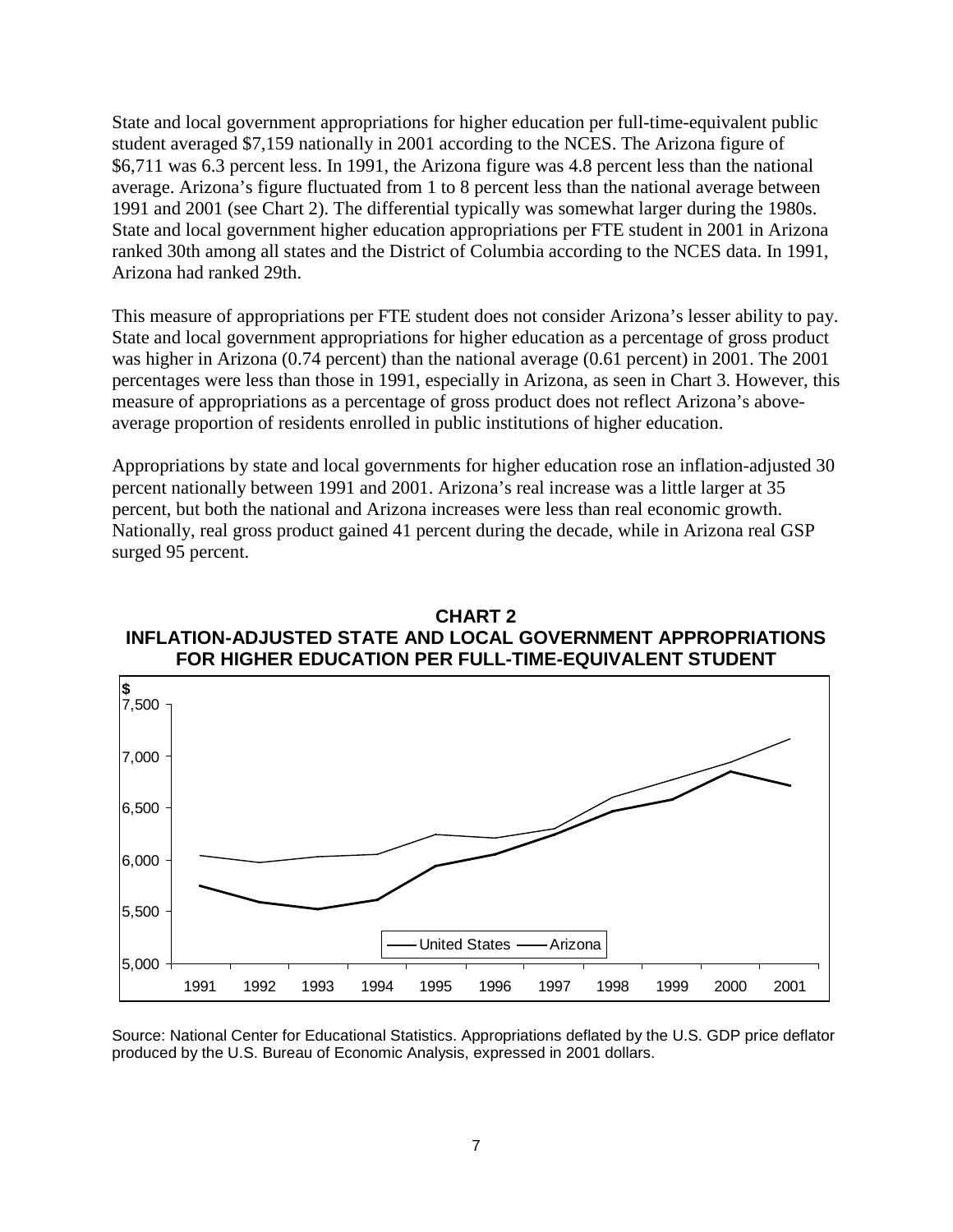



On a per FTE student basis, the 17 percent real increase in appropriations in Arizona was slightly less than the national average of 18 percent. While inflation-adjusted appropriations rose even on a per student basis, the increase was less than the rate of economic growth, especially in Arizona. Per capita real gross product rose 25 percent nationally and 39 percent in Arizona between 1991 and 2001. Thus, whether measured in aggregate terms or on a per person basis, appropriations for higher education did not keep up with economic gains between 1991 and 2001, especially in Arizona.

In order to incorporate both enrollments and ability to pay in one measure, state and local government appropriations per FTE student were calculated as a share of gross product per capita. As seen in Chart 4, Arizona's figure has been greater than the national average, but the differential was less in 2001 than over the prior decade. Thus, public support for higher education in Arizona has waned relative to the national average, but the state's effort remains higher than the national average because of its limited ability to pay.

#### **In 2003**

Arizona's total higher education appropriation per FTE student at public institutions was 3 percent higher than the national average in 2003, ranking just above the middle of the states at 20th. Arizona ranked third among the competitor states and fifth among the new economy states. Considering Arizona's reduced ability to pay, the figure was 20 percent above average relative to PCPI, ranking 14th, and 18 percent above average relative to PCGSP, ranking 15th. On each ability-to-pay measure, Arizona ranked second among both the competitor states and new economy states.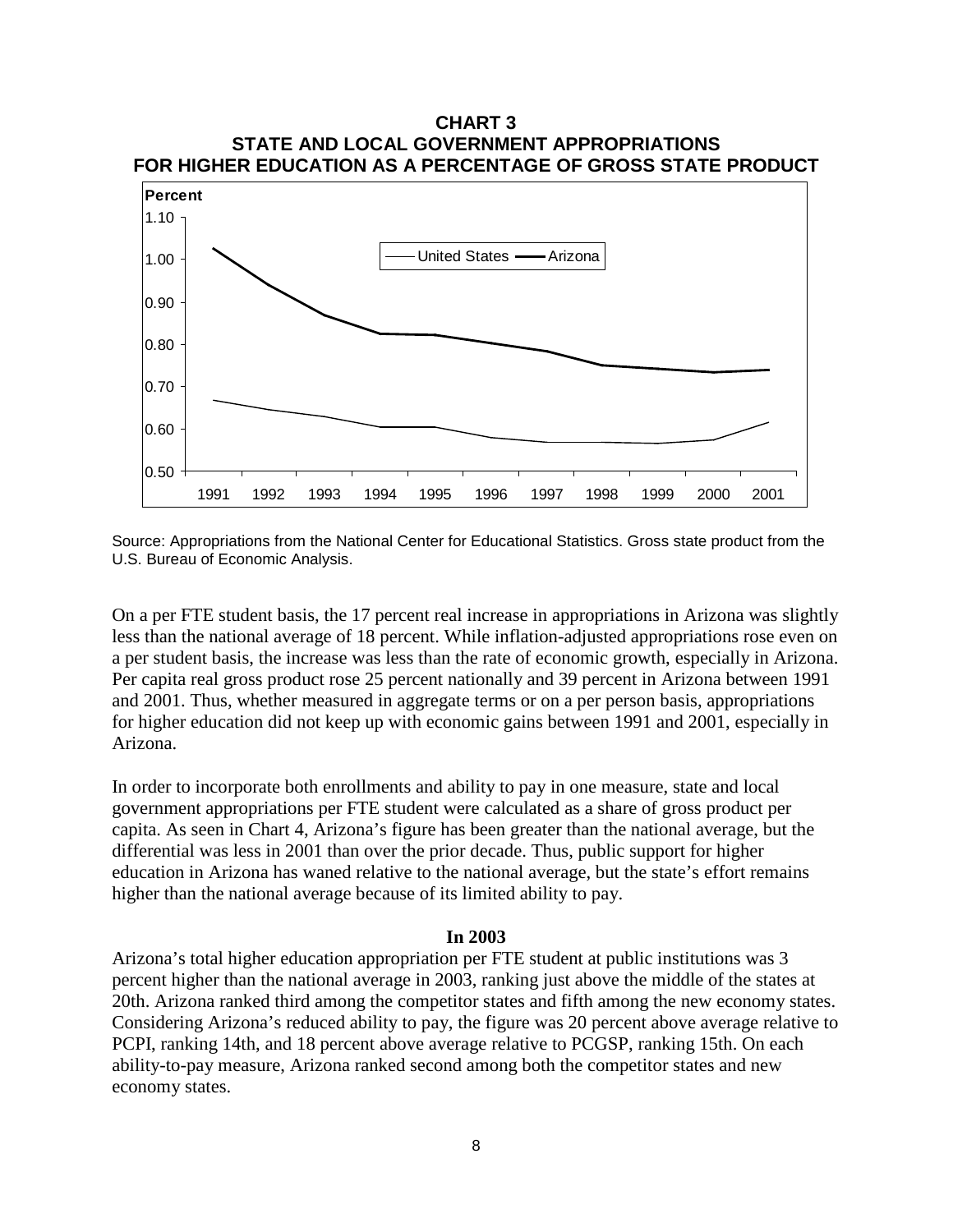

Source: Appropriations and enrollment from the National Center for Educational Statistics. Gross state product from the U.S. Bureau of Economic Analysis. Population from the U.S. Census Bureau.

The appropriation per FTE student varies across Arizona colleges and universities. These comparisons are greatly affected by special programs that receive substantial funding at particular institutions. Public support for the University of Arizona appears to be relatively strong in large part due to its medical school and agricultural extension program.

Using NCES data for 2003, state and local government appropriations per FTE enrollment varied widely among Arizona's universities, from \$12,276 at the University of Arizona to \$7,472 at Arizona State University's west campus, \$7,067 at Northern Arizona University, \$6,769 at Arizona State University's west campus, and \$6,654 at Arizona State University's main campus.

Compared to its official peer group, the U of A ranked fourth among 16 universities (all but two of which have a medical school) with a figure 21 percent higher than the average of the 15 other schools. NAU also ranked fourth among 16 peer universities (data were not available for two other peers: Bowling Green State University and Miami University) at 15 percent higher than the average of the other 15 schools. In contrast, the main campus at ASU ranked ninth among 14 peer universities (data were not available for Rutgers and the University of Connecticut), with its FTE government appropriations figure 16 percent less than the average of the 13 peers. However, seven of the 13 peer universities have a medical school. ASU ranked third among the seven institutions without a medical school.

ASU and U of A also were compared to a broader list of comparison schools – the Carnegie classification of "doctoral/research universities – extensive" (limited to public universities). Among 95 institutions (about one-third of which have a medical school), the U of A ranked 12th, but ASU 69th, on state and local government appropriations per FTE student in 2003. ASU's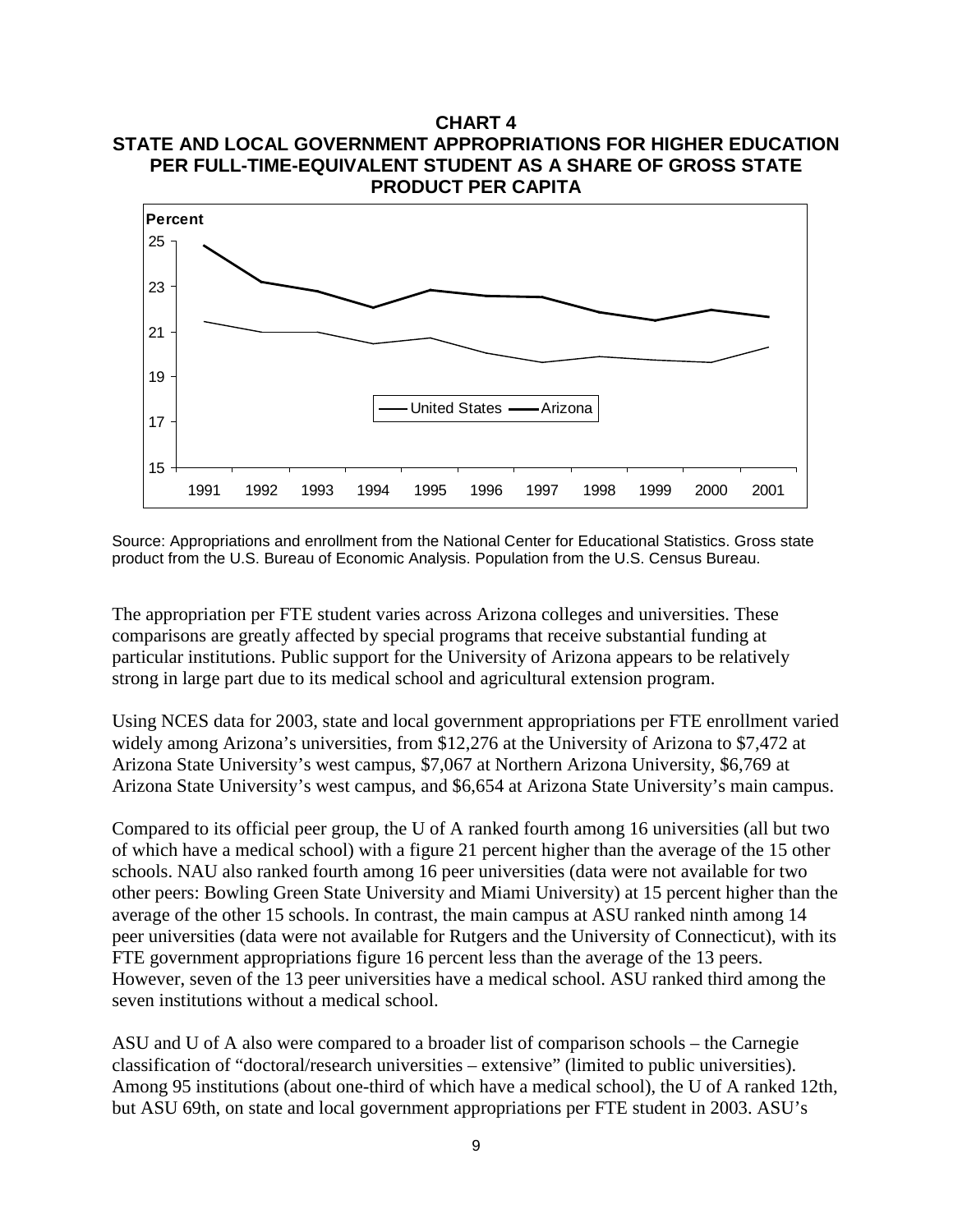figure was 26 percent less than the average of the 93 non-Arizona universities, while the U of A figure was 37 percent above average. Among 59 "doctoral/research universities – intensive," NAU ranked 20th though its per student figure was 18 percent less than the average of the other 58 schools (several of which have a medical school). No private institution in Arizona is classified as doctoral/research.

ASU West was categorized in "masters colleges and universities I." Of the 243 schools in this classification, ASU West had the 31st highest government appropriations per FTE student with a figure 30 percent higher than the average. Among Arizona's private institutions, Grand Canyon University and Western International University were included in this classification. Prescott College was a masters colleges and universities II. ASU East in 2003 was classified as a school of engineering and technology.

Eighteen public community colleges in Arizona were included in their classification of 844 colleges. Appropriations per student varied widely among the Arizona colleges, from 47 percent less than the average to 105 percent more than average. The median value of the 18 Arizona colleges was at the average of the entire group of 844 colleges. Two other public two-year colleges — Estrella Mountain Community College and Dine College — were included in other classifications.

Appropriations per FTE student is shown in Table 3 for each of the higher education institutions in Arizona included in the NCES 2003 database. Other revenue categories and enrollment also are presented. Expenses per FTE student overall and in five categories are shown in Table 4.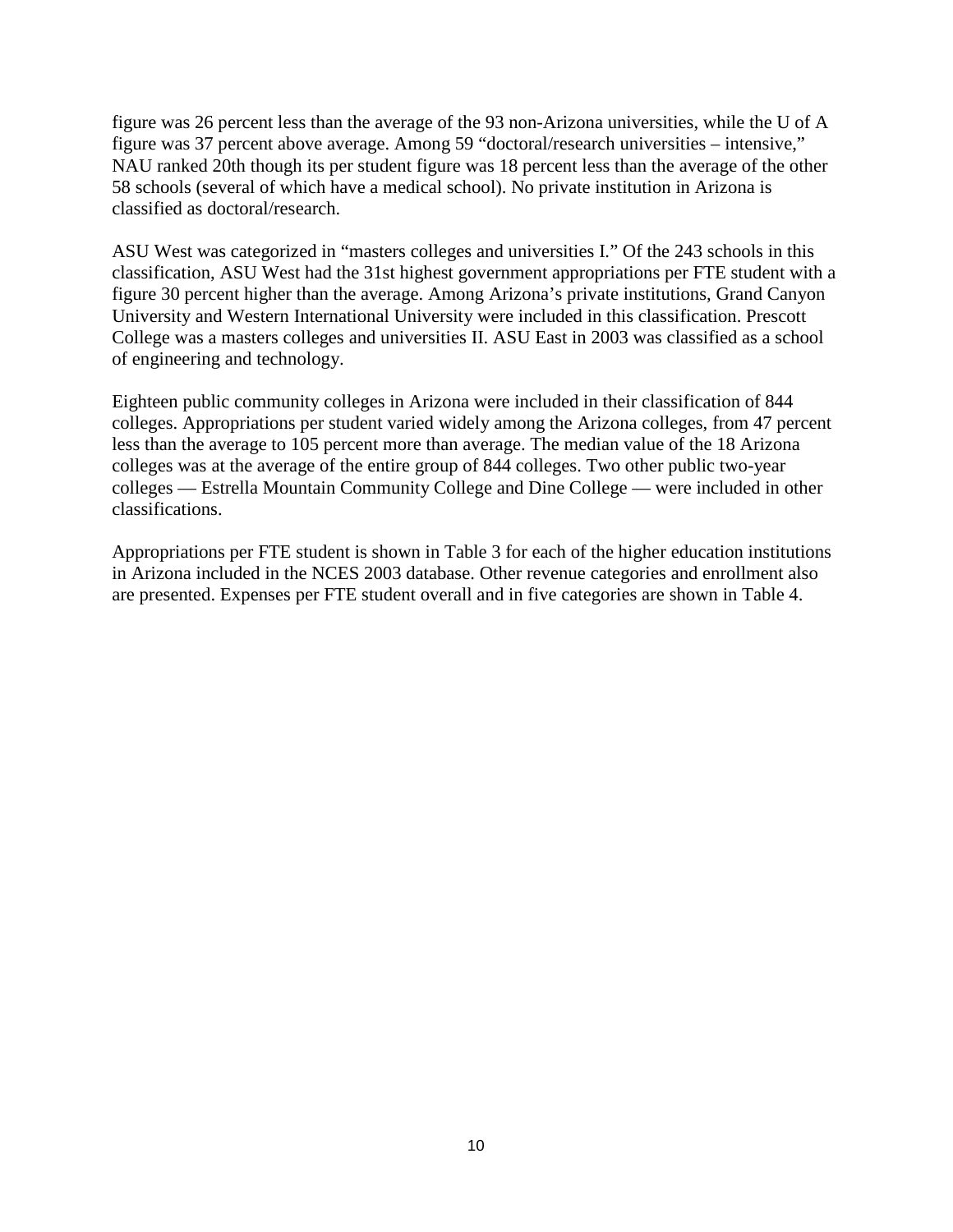# **TABLE 3 PUBLIC INSTITUTION REVENUES PER FULL-TIME-EQUIVALENT STUDENT, 2003**

|                                                    | <b>Tuition and</b> | Government     |              |          | <b>FTE</b>        |
|----------------------------------------------------|--------------------|----------------|--------------|----------|-------------------|
| <b>Institution Name</b>                            | fees               | appropriations | <b>Other</b> | Total    | <b>Enrollment</b> |
| Arizona State University-Main Campus               | \$4,639            | \$6,654        | \$5,683      | \$16,976 | 41,617            |
| University Of Arizona                              | 5,393              | 12,276         | 17,518       | 35,187   | 32,835            |
| Northern Arizona University                        | 3,145              | 7,067          | 4,055        | 14,267   | 15,032            |
| Arizona State University-West                      | 2,986              | 7,472          | 1,077        | 11,535   | 5,033             |
| Arizona State University-East                      | 4,495              | 6,769          | 4,676        | 15,940   | 2,175             |
| Arizona Western College                            | 607                | 5,624          | 3,060        | 9,291    | 3,272             |
| Central Arizona College                            | 582                | 4,718          | 1,384        | 6,684    | 3,022             |
| <b>Chandler/Gilbert Community College</b>          | 1,305              | 5,043          | 609          | 6,957    | 4,156             |
| Cochise College                                    | 1,048              | 5,799          | 2,657        | 9,504    | 2,692             |
| <b>Coconino County Community College</b>           | 1,316              | 5,410          | 1,826        | 8,552    | 1,454             |
| Dine College                                       | 661                | 1,400          | 13,485       | 15,546   | 1,234             |
| Eastern Arizona College                            | 479                | 3,838          | 1,429        | 5,746    | 2,393             |
| Estrella Mountain Community College                | 940                | 5,698          | 1,463        | 8,101    | 2,574             |
| <b>Glendale Community College</b>                  | 1,064              | 3,907          | 1,031        | 6,002    | 10,980            |
| <b>Gateway Community College</b>                   | 1,397              | 6,266          | 2,433        | 10,096   | 3,377             |
| <b>Mesa Community College</b>                      | 1,234              | 3,633          | 917          | 5,784    | 14,280            |
| Mohave Community College                           | 1,011              | 6,261          | 1,493        | 8,765    | 2,510             |
| Northland Pioneer College                          | 803                | 5,399          | 1,837        | 8,039    | 2,188             |
| Paradise Valley Community College                  | 1,204              | 4,532          | 806          | 6,542    | 4,009             |
| <b>Phoenix College</b>                             | 1,080              | 4,380          | 1,444        | 6,904    | 6,586             |
| Pima Community College                             | 1,054              | 4,674          | 2,104        | 7,832    | 16,728            |
| Rio Salado Community College                       | 1,665              | 2,625          | 1,397        | 5,687    | 5,594             |
| Scottsdale Community College                       | 1,517              | 4,457          | 713          | 6,687    | 6,297             |
| South Mountain Community College                   | 514                | 7,748          | 2,504        | 10,766   | 2,084             |
| Yavapai College                                    | 1,571              | 10,093         | 2,265        | 13,929   | 3,636             |
| <b>Ratios:</b>                                     |                    |                |              |          |                   |
| ASU Main Ratio to 13-Peer Average                  | 77.8%              | 83.6%          | 33.1%        | 54.6%    | 135.6%            |
| ASU Main Ratio to Average of 93 Doctoral Extensive | 88.5               | 74.0           | 40.9         | 60.3     | 179.5             |
| U of A Ratio to 15-Peer Average                    | 83.0               | 120.6          | 77.4         | 89.5     | 96.4              |
| U of A Ratio to Average of 93 Doctoral Extensive   | 102.8              | 136.5          | 126.0        | 125.0    | 141.6             |
| NAU Ratio to 15-Peer Average                       | 64.1               | 115.3          | 57.5         | 78.9     | 93.2              |
| NAU Ratio to Average of 58 Doctoral Intensive      | 68.9               | 82.2           | 27.0         | 50.7     | 134.1             |
| ASU West Ratio to Average of 242 Masters I         | 90.4               | 130.2          | 24.9         | 86.3     | 65.7              |
| Ratio to Average of 844 Community Colleges:        |                    |                |              |          |                   |
| Arizona Western College                            | 36.0               | 114.4          | 88.1         | 92.2     | 89.2              |
| Central Arizona College                            | 34.5               | 96.0           | 39.8         | 66.3     | 82.4              |
| <b>Chandler/Gilbert Community College</b>          | 77.3               | 102.6          | 17.5         | 69.0     | 113.4             |
| Cochise College                                    | 62.1               | 118.0          | 76.5         | 94.3     | 73.4              |
| <b>Coconino County Community College</b>           | 78.0               | 110.0          | 52.6         | 84.9     | 39.7              |
| Eastern Arizona College                            | 28.4               | 78.1           | 41.1         | 57.0     | 65.3              |
| <b>Glendale Community College</b>                  | 63.1               | 79.5           | 29.7         | 59.6     | 299.5             |
| <b>Gateway Community College</b>                   | 82.8               | 127.5          | 70.0         | 100.2    | 92.1              |
| <b>Mesa Community College</b>                      | 73.1               | 73.9           | 26.4         | 57.4     | 389.5             |
| Mohave Community College                           | 59.9               | 127.4          | 43.0         | 87.0     | 68.5              |
| Northland Pioneer College                          | 47.6               | 109.8          | 52.9         | 79.8     | 59.7              |
| Paradise Valley Community College                  | 71.4               | 92.2           | 23.2         | 64.9     | 109.3             |
|                                                    | 64.0               | 89.1           | 41.6         | 68.5     | 179.6             |
| Phoenix College<br>Pima Community College          | 62.5               | 95.1           | 60.6         | 77.7     | 456.2             |
| Rio Salado Community College                       | 98.7               | 53.4           | 40.2         | 56.4     | 152.6             |
|                                                    |                    | 90.7           |              | 66.4     |                   |
| Scottsdale Community College                       | 89.9               |                | 20.5         | 106.8    | 171.7             |
| South Mountain Community College                   | 30.5               | 157.6          | 72.1         |          | 56.8              |
| Yavapai College                                    | 93.1               | 205.3          | 65.2         | 138.2    | 99.2              |

Source: National Center for Educational Statistics.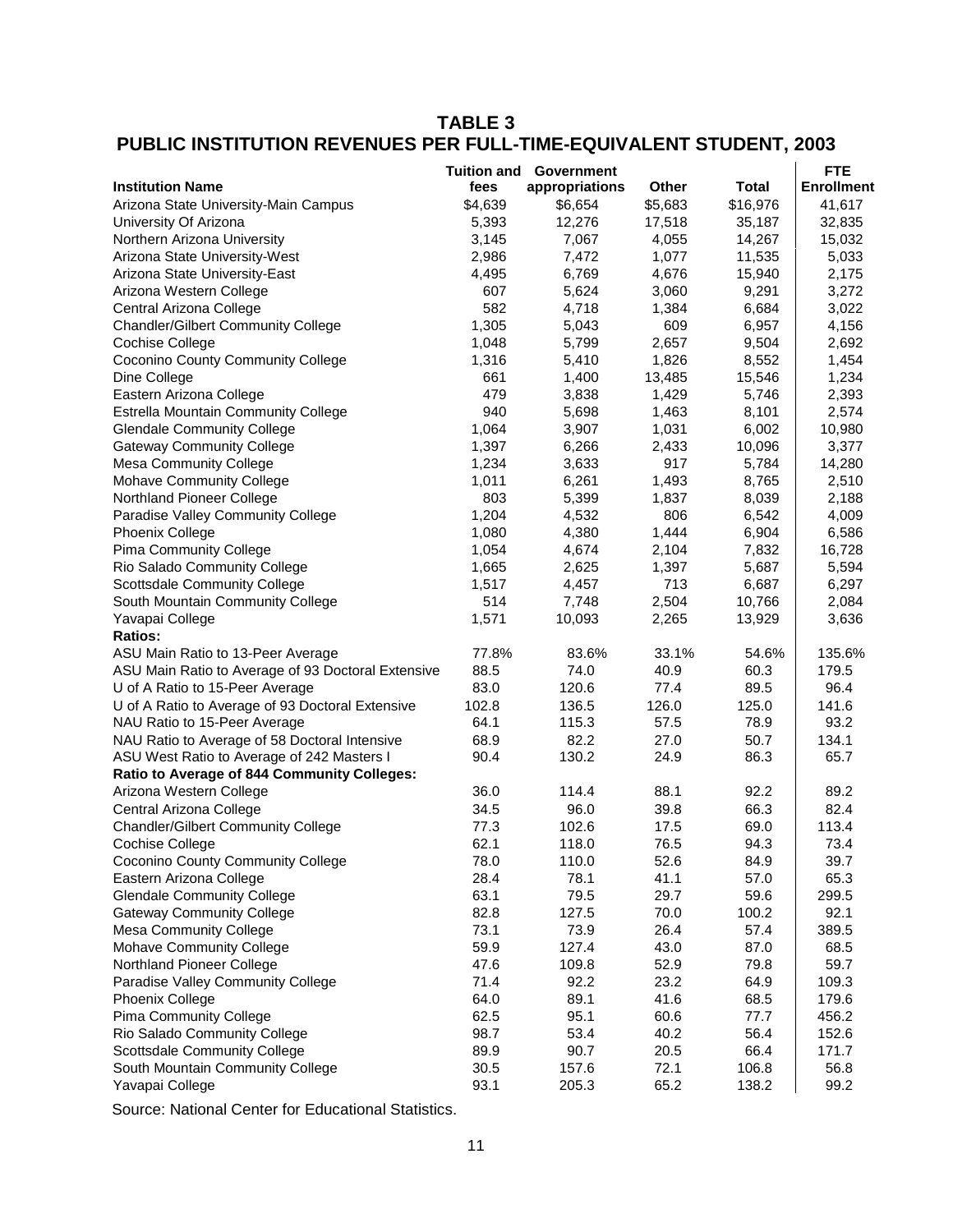# **TABLE 4 PUBLIC INSTITUTION EXPENSES PER FULL-TIME-EQUIVALENT STUDENT, 2003**

|                                                    |                              |         |       | <b>Academic Student Institutional</b> |              |              |
|----------------------------------------------------|------------------------------|---------|-------|---------------------------------------|--------------|--------------|
| <b>Institution Name</b>                            | Instruction support services |         |       | support                               | <b>Other</b> | <b>Total</b> |
| Arizona State University-Main Campus               | \$6,264                      | \$1,991 | \$713 | \$1,422                               | \$6,677      | \$17,067     |
| University Of Arizona                              | 10,313                       | 2,209   | 752   | 2,234                                 | 18,890       | 34,398       |
| Northern Arizona University                        | 5,330                        | 1,158   | 1,022 | 1,675                                 | 4,929        | 14,114       |
| Arizona State University-West                      | 4,874                        | 1,961   | 657   | 632                                   | 3,028        | 11,152       |
| Arizona State University-East                      | 6,786                        | 1,717   | 494   | 999                                   | 6,241        | 16,237       |
| Arizona Western College                            | 3,384                        | 659     | 876   | 1,095                                 | 2,631        | 8,645        |
| Central Arizona College                            | 2,601                        | 402     | 481   | 1,110                                 | 1,503        | 6,097        |
| <b>Chandler/Gilbert Community College</b>          | 2,687                        | 588     | 452   | 1,233                                 | 1,543        | 6,503        |
| Cochise College                                    | 4,005                        | 283     | 938   | 1,499                                 | 2,377        | 9,102        |
| <b>Coconino County Community College</b>           | 2,697                        | 970     | 789   | 1,654                                 | 2,708        | 8,818        |
| Dine College                                       | 2,657                        | 640     | 639   | 1,974                                 | 11,106       | 17,016       |
| Eastern Arizona College                            | 2,040                        | 101     | 636   | 1,088                                 | 2,519        | 6,384        |
| Estrella Mountain Community College                | 3,231                        | 612     | 671   | 1,163                                 | 2,037        | 7,714        |
| <b>Glendale Community College</b>                  | 2,923                        | 522     | 390   | 397                                   | 1,351        | 5,583        |
| <b>Gateway Community College</b>                   | 4,585                        | 544     | 875   | 1,529                                 | 2,016        | 9,549        |
| <b>Mesa Community College</b>                      | 2,626                        | 497     | 357   | 565                                   | 1,211        | 5,256        |
| Mohave Community College                           | 2,619                        | 1,726   | 636   | 1,723                                 | 2,436        | 9,140        |
| Northland Pioneer College                          | 2,577                        | 267     | 1,199 | 1,700                                 | 1,457        | 7,200        |
| Paradise Valley Community College                  | 2,934                        | 695     | 682   | 510                                   | 1,150        | 5,971        |
| Phoenix College                                    | 3,212                        | 605     | 490   | 758                                   | 1,382        | 6,447        |
| Pima Community College                             | 2,523                        | 914     | 719   | 923                                   | 2,089        | 7,168        |
| Rio Salado Community College                       | 2,014                        | 495     | 227   | 542                                   | 994          | 4,272        |
| Scottsdale Community College                       | 3,204                        | 596     | 526   | 538                                   | 1,376        | 6,240        |
| South Mountain Community College                   | 3,438                        | 1,235   | 736   | 1,870                                 | 2,730        | 10,009       |
| Yavapai College                                    | 3,593                        | 1,005   | 1,082 | 2,405                                 | 2,892        | 10,977       |
| <b>Ratios:</b>                                     |                              |         |       |                                       |              |              |
| ASU Main Ratio to 13-Peer Average                  | 63.5%                        | 74.7%   | 74.9% | 85.5%                                 | 48.7%        | 59.1%        |
| ASU Main Ratio to Average of 93 Doctoral Extensive | 73.0                         | 90.8    | 65.0  | 77.4                                  | 52.8         | 64.7         |
| U of A Ratio to 15-Peer Average                    | 92.5                         | 78.8    | 69.8  | 112.5                                 | 95.9         | 93.7         |
| U of A Ratio to Average of 93 Doctoral Extensive   | 120.2                        | 100.7   | 68.5  | 121.6                                 | 149.3        | 130.5        |
| NAU Ratio to 15-Peer Average                       | 78.0                         | 75.7    | 116.9 | 116.8                                 | 71.1         | 80.2         |
| NAU Ratio to Average of 58 Doctoral Intensive      | 66.7                         | 39.8    | 89.8  | 78.5                                  | 38.1         | 52.1         |
| ASU West Ratio to Average of 242 Masters I         | 99.0                         | 170.2   | 67.0  | 39.5                                  | 77.3         | 88.7         |
| Ratio to Average of 844 Community Colleges:        |                              |         |       |                                       |              |              |
| Arizona Western College                            | 87.5                         | 88.8    | 94.1  | 81.8                                  | 100.1        | 91.0         |
| Central Arizona College                            | 67.3                         | 54.2    | 51.7  | 82.9                                  | 57.2         | 64.1         |
| <b>Chandler/Gilbert Community College</b>          | 69.5                         | 79.3    | 48.6  | 92.1                                  | 58.7         | 68.4         |
| Cochise College                                    | 103.6                        | 38.2    | 100.8 | 111.9                                 | 90.5         | 95.8         |
| <b>Coconino County Community College</b>           | 69.8                         | 130.8   | 84.8  | 123.5                                 | 103.1        | 92.8         |
| Eastern Arizona College                            | 52.8                         | 13.6    | 68.3  | 81.2                                  | 95.9         | 67.2         |
| <b>Glendale Community College</b>                  | 75.6                         | 70.4    | 41.9  | 29.6                                  | 51.4         | 58.7         |
| <b>Gateway Community College</b>                   | 118.6                        | 73.3    | 94.0  | 114.2                                 | 76.7         | 100.5        |
| <b>Mesa Community College</b>                      | 67.9                         | 67.0    | 38.4  | 42.2                                  | 46.1         | 55.3         |
| Mohave Community College                           | 67.8                         | 232.7   | 68.3  | 128.6                                 | 92.7         | 96.2         |
| Northland Pioneer College                          | 66.7                         | 36.0    | 128.8 | 126.9                                 | 55.5         | 75.7         |
| Paradise Valley Community College                  | 75.9                         | 93.7    | 73.3  | 38.1                                  | 43.8         | 62.8         |
| <b>Phoenix College</b>                             | 83.1                         | 81.6    | 52.6  | 56.6                                  | 52.6         | 67.8         |
| Pima Community College                             | 65.3                         | 123.2   | 77.3  | 68.9                                  | 79.5         | 75.4         |
| Rio Salado Community College                       | 52.1                         | 66.7    | 24.4  | 40.5                                  | 37.8         | 44.9         |
| Scottsdale Community College                       | 82.9                         | 80.4    | 56.5  | 40.2                                  | 52.4         | 65.6         |
| South Mountain Community College                   | 88.9                         | 166.5   | 79.1  | 139.6                                 | 103.9        | 105.3        |
| Yavapai College                                    | 92.9                         | 135.5   | 116.3 | 179.6                                 | 110.1        | 115.5        |
|                                                    |                              |         |       |                                       |              |              |

Source: National Center for Educational Statistics.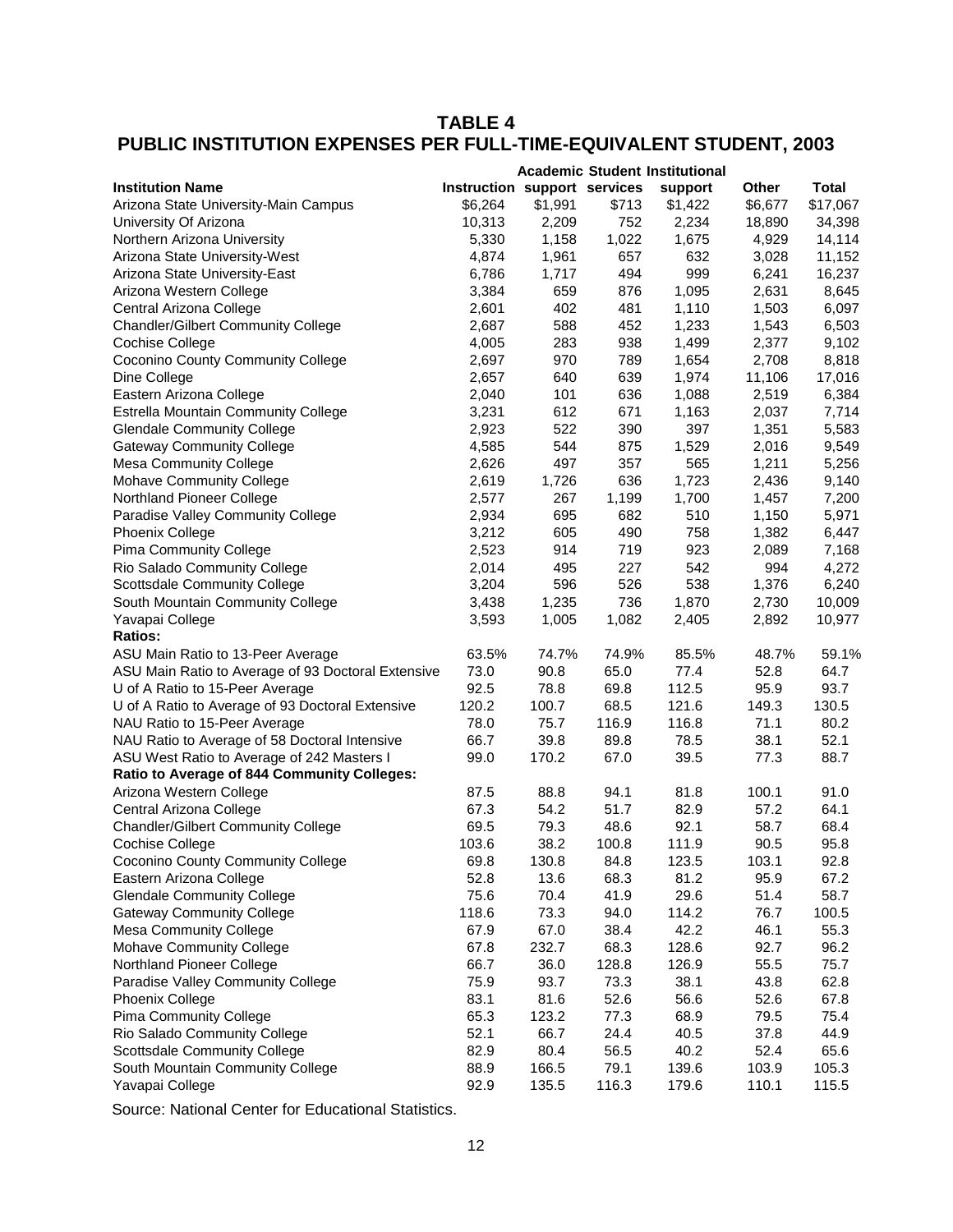#### **APPENDIX A: DATA LIMITATIONS**

A significant limitation of much of the NCES data (that compiled by state and nation) is the age of the data, with 2001 being the latest year available. Data for 2003 are available by institution, but these data are unedited (with some errors apparent), and with data missing for a number of institutions.

For most institutions with missing data, enrollment figures are available but the finance figures are missing. These missing data are summarized in Table A-1. The importance of missing data varies widely by state, so caution must be exercised in interpreting the 2003 data.

For some institutions, enrollment figures also are missing. Private institutions make up a disproportionate share of the schools with missing enrollment and finance data. However, Washington State University is a large public school missing all data.

The finance data are for the fiscal year. A 12-month FTE enrollment figure — which would best match the finance data — is available, but because of some obvious errors FTE enrollment for fall 2003 was used. The relationship between fall and 12-month enrollment varies by institution: many public four-year institutions have lower enrollment in spring than fall, but for most other institutions, 12-month enrollment is greater than that in the fall.

A number of private schools have extremely large revenue (and to a lesser extent, expenditure) figures for the number of students they educate (for example, in a few schools revenue per student exceeds \$1 million). Though the number of schools with such a high figure is a tiny proportion of all institutions, these extreme figures have an impact on the overall dollar totals. Nearly all of the private schools with such large figures are in the for-profit category. Thus, the analyses that exclude all private for-profit institutions largely avoid this problem.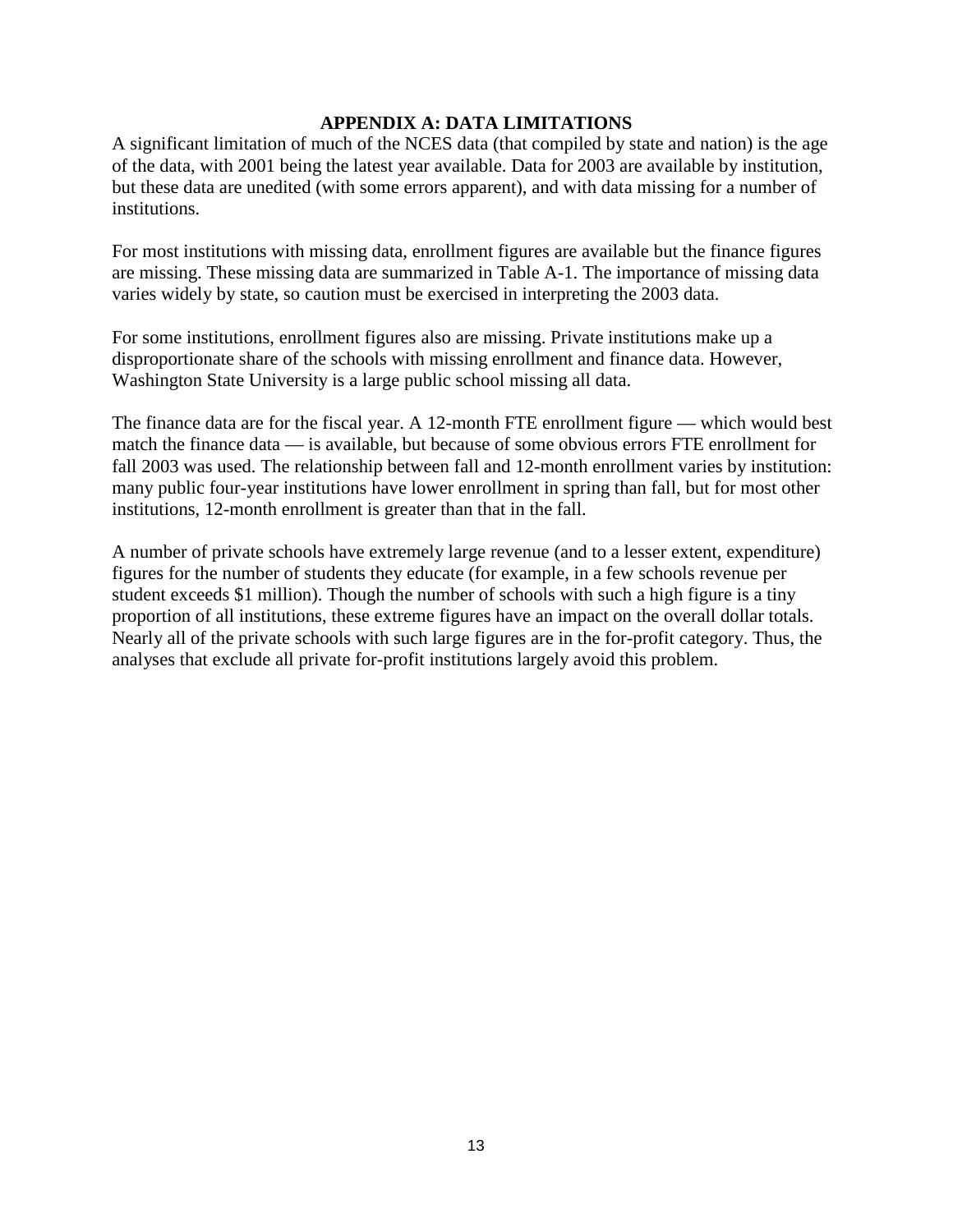| <b>State</b><br>AL | Missing*<br>2.8% | <b>Major Missing Institution</b>                      | <b>State</b><br>МT | Missing*<br>14.7% | <b>Major Missing Institution</b><br>Montana State (Billings) and<br>Montana Tech |
|--------------------|------------------|-------------------------------------------------------|--------------------|-------------------|----------------------------------------------------------------------------------|
| AK                 | 0.0              |                                                       | <b>NE</b>          | 0.7               |                                                                                  |
| <b>AZ</b>          | 2.0              |                                                       | <b>NV</b>          | 0.0               |                                                                                  |
| <b>AR</b>          | 4.2              |                                                       | <b>NH</b>          | 30.3              | University of New Hampshire                                                      |
| CA                 | 17.8             | San Diego State and many<br>public community colleges | NJ                 | 18.6              | <b>Rutgers and Farleigh</b><br>Dickenson                                         |
| CO                 | 0.8              |                                                       | <b>NM</b>          | 4.2               | <b>Eastern New Mexico</b>                                                        |
| <b>CT</b>          | 18.1             | University of Connecticut                             | NY.                | 3.5               | Fordham                                                                          |
| DE                 | 2.7              |                                                       | <b>NC</b>          | 0.1               |                                                                                  |
| DC                 | 0.3              |                                                       | ND.                | 0.0               |                                                                                  |
| <b>FL</b>          | 2.5              |                                                       | OH                 | 12.6              | University of Akron, Bowling<br>Green State, Miami<br>University                 |
| GA                 | 5.9              | Georgia Institute of<br>Technology                    | OK                 | 1.2               |                                                                                  |
| HI                 | 2.9              |                                                       | <b>OR</b>          | 12.3              | Oregon State                                                                     |
| ID                 | 0.0              |                                                       | PA                 | 18.2              | Penn State and some public<br>community colleges                                 |
| IL                 | 1.1              |                                                       | <b>RI</b>          | 14.2              | Johnson and Wales                                                                |
| IN                 | 1.3              |                                                       | <b>SC</b>          | 3.2               |                                                                                  |
| IA                 | 3.7              |                                                       | <b>SD</b>          | 0.4               |                                                                                  |
| KS                 | 2.5              |                                                       | <b>TN</b>          | 0.8               |                                                                                  |
| KY                 | 23.7             | Nearly all public community<br>colleges               | <b>TX</b>          | 2.1               |                                                                                  |
| LA                 | 9.2              | Southern A&M and most<br>public community colleges    | UT                 | 22.6              | Utah State and Salt Lake<br><b>Community College</b>                             |
| ME                 | 0.0              |                                                       | VT                 | 2.1               |                                                                                  |
| <b>MD</b>          | 0.0              |                                                       | <b>VA</b>          | 0.3               |                                                                                  |
| МA                 | 1.1              |                                                       | <b>WA</b>          | 2.6               |                                                                                  |
| MI                 | 5.7              | Several private schools                               | WV                 | 8.2               | <b>Fairmont State</b>                                                            |
| MN                 | 0.9              |                                                       | WI                 | 0.1               |                                                                                  |
| <b>MO</b>          | 11.7             | Several public community<br>colleges                  | <b>WY</b>          | 8.4               |                                                                                  |
| <b>MS</b>          | 2.2              |                                                       |                    |                   |                                                                                  |

# **TABLE A-1 INSTITUTIONS WITH ENROLLMENT DATA BUT NO FINANCE DATA IN 2003**

\* Percentage of total enrollment at institutions with missing finance data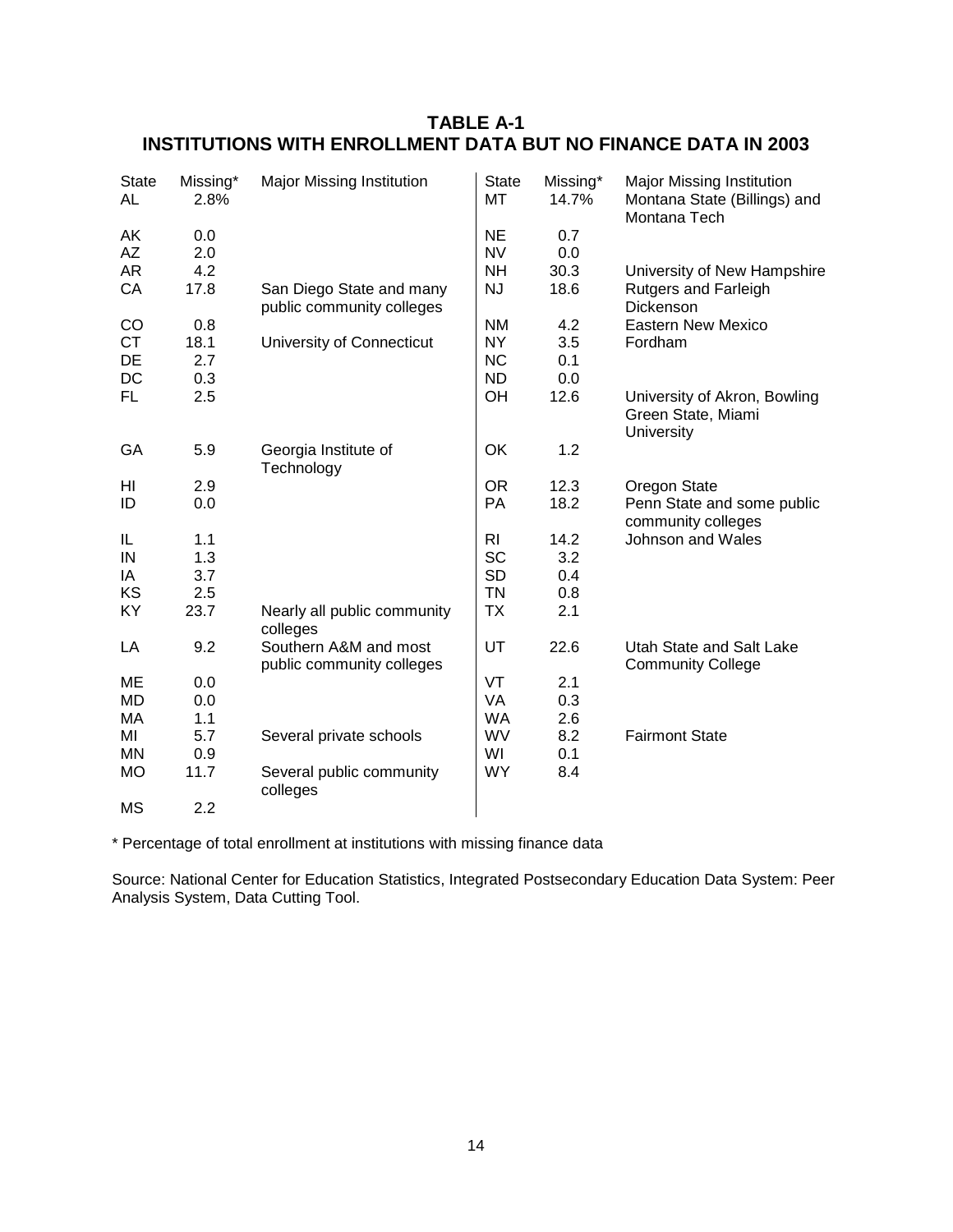#### **APPENDIX B: DETAILED TABLES**

This appendix presents tables of per-student revenues and expenditures. A table for each of the detailed classifications of institutions (e.g. private for-profit two-year institutions) follows.

### **TABLE B-1 2003 REVENUES AND EXPENDITURES PER FTE ENROLLMENT AT ALL INSTITUTIONS**

|                                |               |         |          |               | Rank              |                |
|--------------------------------|---------------|---------|----------|---------------|-------------------|----------------|
|                                | United        |         | AZ to US | <b>AII 51</b> | 11                | 11 New         |
|                                | <b>States</b> | Arizona | Ratio    | <b>States</b> | Comp <sup>^</sup> | <b>Economy</b> |
| <b>Instructional Support</b>   | \$7,811       | \$4,175 | 53.5     | 51            | 11                |                |
| <b>Academic Support</b>        | 1.798         | 872     | 48.5     | 50            | 11                | 11             |
| <b>Student Services</b>        | 1,368         | 462     | 33.8     | 51            | 11                | 11             |
| <b>Institutional Support</b>   | 2,444         | 931     | 38.1     | 51            | 11                | 11             |
| <b>Other Expenditures</b>      | 7.407         | 4,008   | 54.1     | 51            | 11                | 11             |
| <b>TOTAL EXPENDITURES</b>      | 20,827        | 10.446  | 50.2     | 51            | 11                | 11             |
| <b>Tuition and Fees</b>        | 9.444         | 6.566   | 69.5     | 19            | 3                 | 6              |
| Government Appropriations*     | 4.674         | 4.282   | 91.6     | 34            | 8                 |                |
| <b>Other Revenues</b>          | 9,896         | 3,631   | 36.7     | 51            | 11                | 11             |
| <b>TOTAL REVENUES</b>          | 24,014        | 14.480  | 60.3     | 48            | 10                | 11             |
| <b>Adjusted FTE Enrollment</b> |               |         |          |               |                   |                |
| (000)                          | 11,833        | 305     | 2.6%**   |               |                   |                |

^ The 11 competitor states of AZ, CA, CO, FL, GA, NV, NM, OR, TX, UT, WA. The 11 New Economy states are AZ, CA, CO, CT, MA, MD, MN, NJ, UT, VA, WA.

\* Public revenue divided by all public and private students

\*\* Arizona share of national enrollment; the state's share of the U.S. population was 1.9 percent.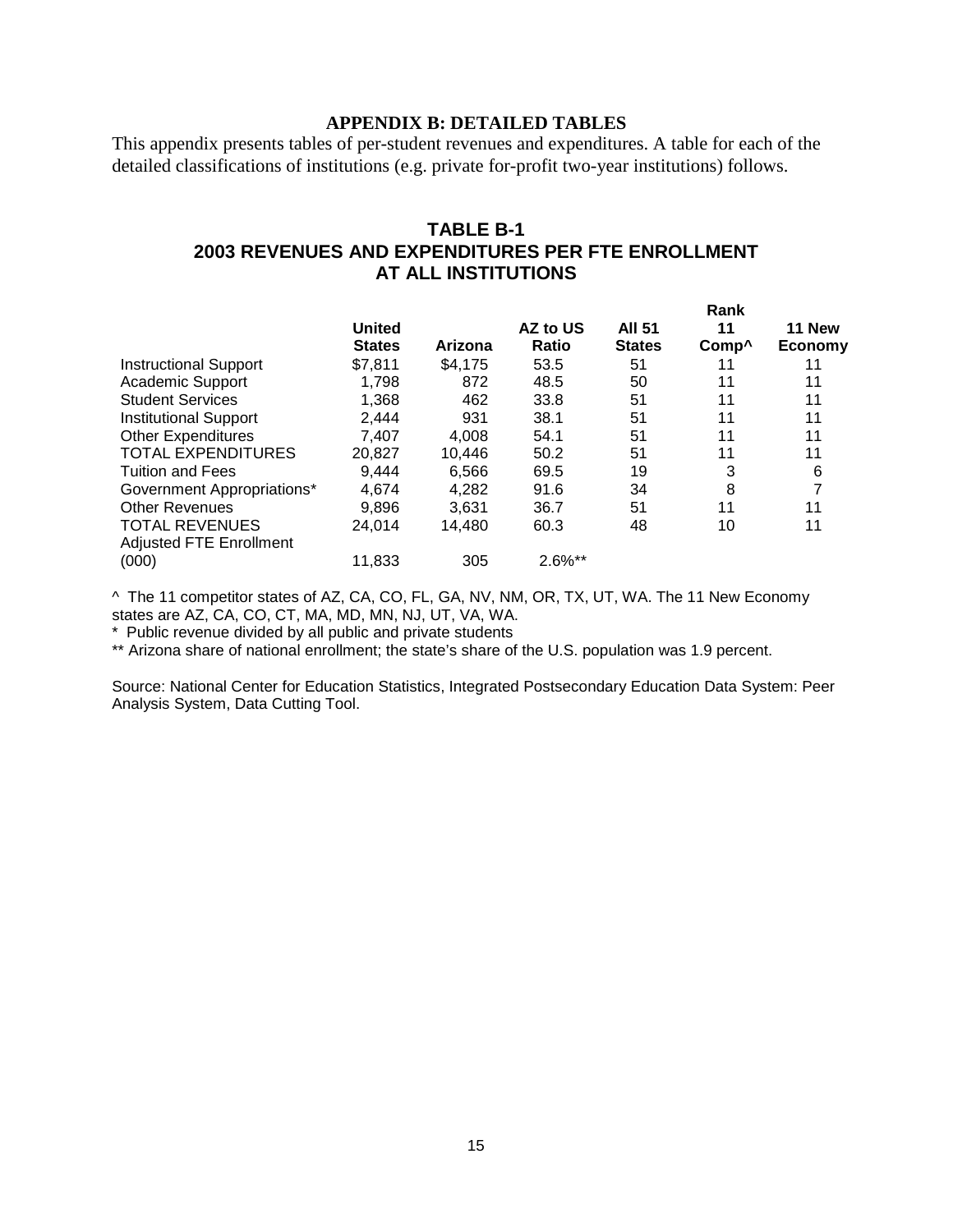### **TABLE B-2 2003 REVENUES AND EXPENDITURES PER FTE ENROLLMENT AT ALL INSTITUTIONS EXCLUDING FOR PROFITS**

|                                                         | <b>United</b> |         | AZ to US   | <b>All 51</b> | 11                | 11 New  |
|---------------------------------------------------------|---------------|---------|------------|---------------|-------------------|---------|
|                                                         | <b>States</b> | Arizona | Ratio      | <b>States</b> | Comp <sup>^</sup> | Economy |
| <b>Instructional Support</b>                            | \$7,292       | \$5,200 | 71.3       | 47            | 11                | 11      |
| <b>Academic Support</b>                                 | 1,890         | 1,310   | 69.3       | 39            | 8                 | 11      |
| <b>Student Services</b>                                 | 1,438         | 694     | 48.3       | 50            | 10                | 10      |
| <b>Institutional Support</b>                            | 2,569         | 1,399   | 54.5       | 48            | 10                | 11      |
| <b>Other Expenditures</b>                               | 6.451         | 5.872   | 91.0       | 31            | 6                 | 8       |
| <b>TOTAL EXPENDITURES</b>                               | 19,641        | 14.474  | 73.7       | 47            | 10                | 11      |
| <b>Tuition and Fees</b>                                 | 6.016         | 3,190   | 53.0       | 45            | 10                | 11      |
| Government Appropriations*                              | 4,914         | 6,436   | 131.0      | 6             | 2                 | 2       |
| <b>Other Revenues</b>                                   | 10,136        | 5.293   | 52.2       | 51            | 11                | 11      |
| <b>TOTAL REVENUES</b><br><b>Adjusted FTE Enrollment</b> | 21,066        | 14,919  | 70.8       | 46            | 10                | 11      |
| (000)                                                   | 11,255        | 203     | $1.8\%$ ** |               |                   |         |

^ The 11 competitor states of AZ, CA, CO, FL, GA, NV, NM, OR, TX, UT, WA. The 11 New Economy states are AZ, CA, CO, CT, MA, MD, MN, NJ, UT, VA, WA.

\* Public revenue divided by all public and private students

\*\* Arizona share of national enrollment; the state's share of the U.S. population was 1.9 percent.

Source: National Center for Education Statistics, Integrated Postsecondary Education Data System: Peer Analysis System, Data Cutting Tool.

## **TABLE B-3 2003 REVENUES AND EXPENDITURES PER FTE ENROLLMENT AT PRIVATE INSTITUTIONS**

|                                |               |         |              |         | Rank              |                |  |
|--------------------------------|---------------|---------|--------------|---------|-------------------|----------------|--|
|                                | United        |         | AZ to US     | All     | 11                | 11 New         |  |
|                                | <b>States</b> | Arizona | <b>Ratio</b> | States* | Comp <sup>^</sup> | <b>Economy</b> |  |
| <b>Instructional Support</b>   | \$12,812      | \$2,462 | 19.2         | 49      | 10                |                |  |
| Academic Support               | 2,867         | 132     | 4.6          | 50      | 11                | 11             |  |
| <b>Student Services</b>        | 2,422         | 74      | 3.1          | 50      | 11                | 11             |  |
| <b>Institutional Support</b>   | 4,565         | 247     | 5.4          | 50      | 11                | 11             |  |
| <b>Other Expenditures</b>      | 9,595         | 353     | 3.7          | 49      | 11                | 11             |  |
| <b>TOTAL EXPENDITURES</b>      | 32,262        | 3,268   | 10.1         | 50      | 11                | 11             |  |
| <b>Tuition and Fees</b>        | 25,372        | 13.270  | 52.3         | 19      | 4                 | 6              |  |
| <b>Other Revenues</b>          | 15,499        | 497     | 3.2          | 50      | 11                | 11             |  |
| <b>TOTAL REVENUES</b>          | 40,871        | 13,767  | 33.7         | 43      | 9                 | 10             |  |
| <b>Adjusted FTE Enrollment</b> |               |         |              |         |                   |                |  |
| (000)                          | 3.281         | 109     | $3.3\%**$    |         |                   |                |  |

^ The 11 competitor states of AZ, CA, CO, FL, GA, NV, NM, OR, TX, UT, WA. The 11 New Economy states are AZ, CA, CO, CT, MA, MD, MN, NJ, UT, VA, WA.

\* 50 states have private institutions.

\*\* Arizona share of national enrollment; the state's share of the U.S. population was 1.9 percent.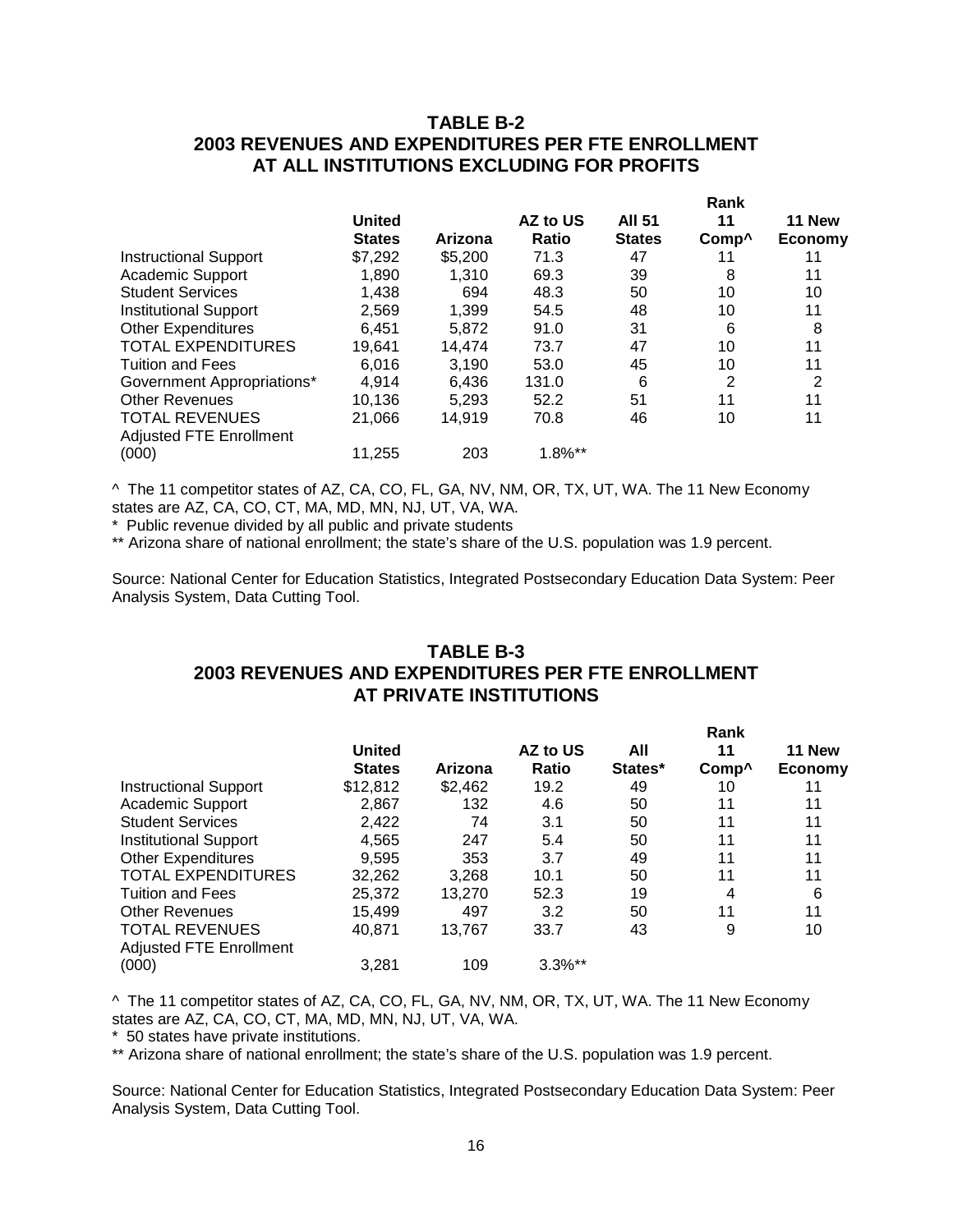### **TABLE B-4 2003 REVENUES AND EXPENDITURES PER FTE ENROLLMENT AT PRIVATE INSTITUTIONS EXCLUDING FOR PROFITS**

|                              |               |         |              | Rank    |                   |         |  |
|------------------------------|---------------|---------|--------------|---------|-------------------|---------|--|
|                              | <b>United</b> |         | AZ to US     | All     | 11                | 11 New  |  |
|                              | <b>States</b> | Arizona | <b>Ratio</b> | States* | Comp <sup>^</sup> | Economy |  |
| <b>Instructional Support</b> | \$11,739      | \$7.141 | 60.8         | 34      | 10                | 11      |  |
| <b>Academic Support</b>      | 3,485         | 2,028   | 58.2         | 24      | 6                 | 8       |  |
| <b>Student Services</b>      | 2,944         | 1.141   | 38.8         | 49      | 10                | 10      |  |
| <b>Institutional Support</b> | 5,549         | 3.797   | 68.4         | 34      | 8                 | 8       |  |
| <b>Other Expenditures</b>    | 6,094         | 1.111   | 18.2         | 41      | 7                 | 9       |  |
| <b>TOTAL EXPENDITURES</b>    | 29,810        | 15,218  | 51.0         | 39      | 9                 | 10      |  |
| <b>Tuition and Fees</b>      | 14.527        | 13,117  | 90.3         | 17      | 6                 | 5       |  |
| <b>Other Revenues</b>        | 17.719        | 2,969   | 16.8         | 49      | 11                | 11      |  |
| <b>TOTAL REVENUES</b>        | 32,247        | 16,086  | 49.9         | 38      | 9                 | 10      |  |
| Adjusted FTE Enrollment      |               |         |              |         |                   |         |  |
| (000)                        | 2,700         |         | $0.3\%$ **   |         |                   |         |  |

^ The 11 competitor states of AZ, CA, CO, FL, GA, NV, NM, OR, TX, UT, WA. The 11 New Economy states are AZ, CA, CO, CT, MA, MD, MN, NJ, UT, VA, WA.

\* 50 states have private institutions.

\*\* Arizona share of national enrollment; the state's share of the U.S. population was 1.9 percent.

Source: National Center for Education Statistics, Integrated Postsecondary Education Data System: Peer Analysis System, Data Cutting Tool.

## **TABLE B-5 2003 REVENUES AND EXPENDITURES PER FTE ENROLLMENT AT PUBLIC INSTITUTIONS**

|                                |               |         |           |               | Rank              |         |  |
|--------------------------------|---------------|---------|-----------|---------------|-------------------|---------|--|
|                                | <b>United</b> |         | AZ to US  | <b>AII 51</b> | 11                | 11 New  |  |
|                                | <b>States</b> | Arizona | Ratio     | <b>States</b> | Comp <sup>^</sup> | Economy |  |
| <b>Instructional Support</b>   | \$5,892       | \$5,129 | 87.1      | 40            | 8                 | 10      |  |
| Academic Support               | 1,388         | 1.284   | 92.5      | 26            | 6                 | 11      |  |
| <b>Student Services</b>        | 963           | 677     | 70.3      | 45            | 11                | 11      |  |
| <b>Institutional Support</b>   | 1.630         | 1.312   | 80.5      | 39            | 6                 |         |  |
| <b>Other Expenditures</b>      | 6,567         | 6,044   | 92.0      | 34            | 7                 | 11      |  |
| <b>TOTAL EXPENDITURES</b>      | 16.440        | 14.447  | 87.9      | 44            | 8                 | 11      |  |
| <b>Tuition and Fees</b>        | 3.332         | 2.830   | 84.9      | 36            | 5                 | 10      |  |
| Government Appropriations*     | 6.467         | 6.669   | 103.1     | 20            | 3                 | 5       |  |
| <b>Other Revenues</b>          | 7.746         | 5.378   | 69.4      | 47            | 10                | 11      |  |
| <b>TOTAL REVENUES</b>          | 17.546        | 14.877  | 84.8      | 44            | 8                 | 11      |  |
| <b>Adjusted FTE Enrollment</b> |               |         |           |               |                   |         |  |
| (000)                          | 8,552         | 196     | $2.3\%**$ |               |                   |         |  |

^ The 11 competitor states of AZ, CA, CO, FL, GA, NV, NM, OR, TX, UT, WA. The 11 New Economy states are AZ, CA, CO, CT, MA, MD, MN, NJ, UT, VA, WA.

\* Public revenue divided by all public and private students

\*\* Arizona share of national enrollment; the state's share of the U.S. population was 1.9 percent.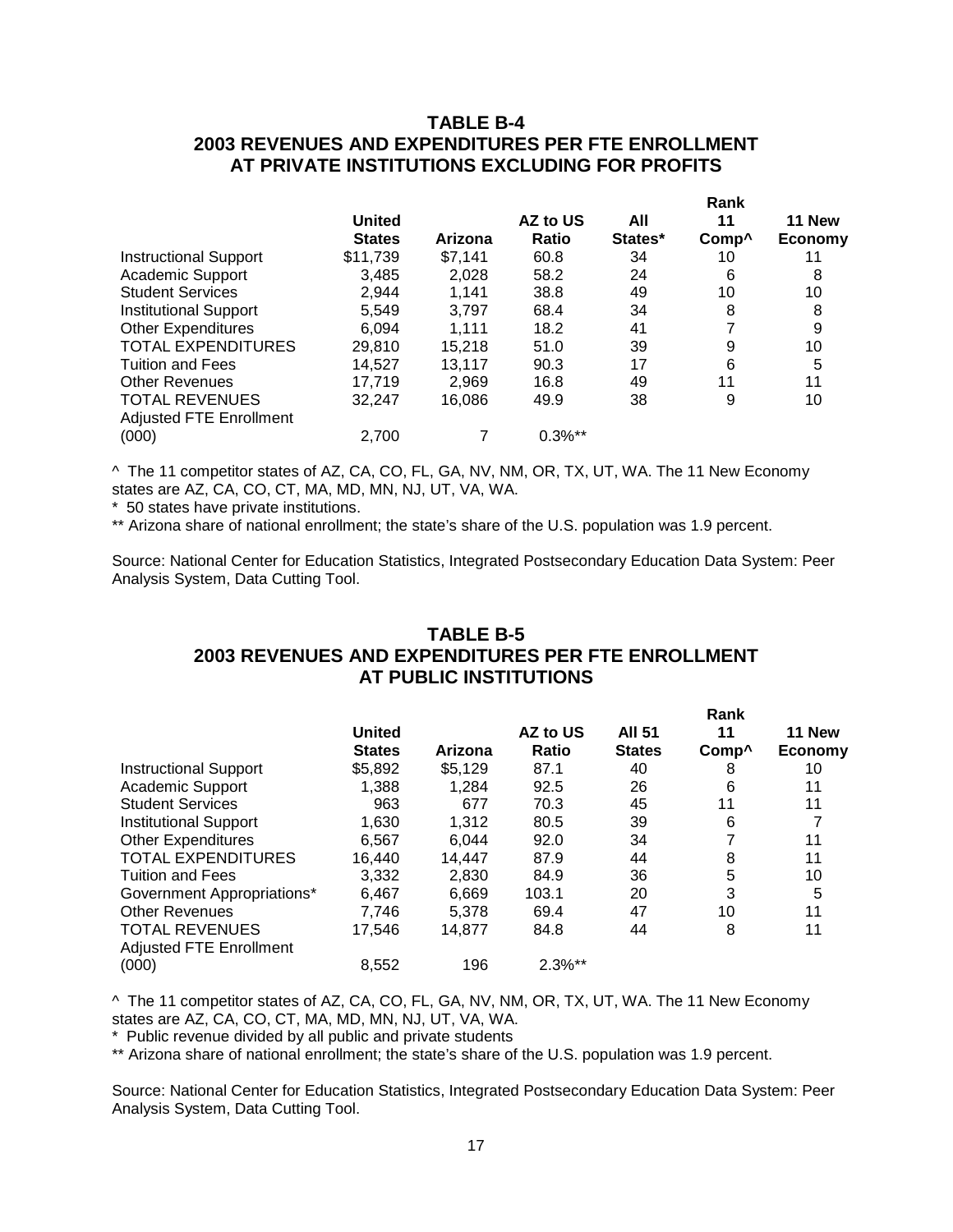### **TABLE B-6 2003 ENROLLMENT, REVENUES, AND EXPENDITURES PUBLIC INSTITUTIONS AS A SHARE OF ALL INSTITUTIONS**

|                              |               |         |           | Rank              |                   |         |  |
|------------------------------|---------------|---------|-----------|-------------------|-------------------|---------|--|
|                              | <b>United</b> |         | Arizona   | <b>AII 51</b>     | 11                | 11 New  |  |
|                              | <b>States</b> | Arizona | less U.S. | <b>States</b>     | Comp <sup>^</sup> | Economy |  |
| Enrollment                   | 72.7%         | 62.9%   | $-9.8$    | 42                | 11                | 9       |  |
| Adjusted Enrollment*         | 72.3          | 64.2    | $-8.1$    | 41 <sub>tie</sub> | 10tie             | 8tie    |  |
| <b>Instructional Support</b> | 54.5          | 78.9    | 24.4      | 20                | 5                 |         |  |
| Academic Support             | 55.8          | 94.6    | 38.8      | 5                 | 2                 |         |  |
| <b>Student Services</b>      | 50.9          | 94.2    | 43.3      | 3                 | 2                 |         |  |
| <b>Institutional Support</b> | 48.2          | 90.5    | 42.3      | 3                 | 2                 |         |  |
| <b>Other Expenditures</b>    | 64.1          | 96.8    | 32.7      | 10                | 4                 |         |  |
| <b>TOTAL EXPENDITURES</b>    | 57.0          | 88.8    | 31.8      | 8                 | 2                 |         |  |
| <b>Tuition and Fees</b>      | 25.5          | 27.7    | 2.2       | 41                | 9                 |         |  |
| <b>Other Revenues</b>        | 56.6          | 95.1    | 38.5      | 5                 | 2                 |         |  |
| <b>TOTAL REVENUES</b>        | 52.8          | 66.0    | 13.2      | 33                | 9                 |         |  |

^ The 11 competitor states of AZ, CA, CO, FL, GA, NV, NM, OR, TX, UT, WA. The 11 New Economy states are AZ, CA, CO, CT, MA, MD, MN, NJ, UT, VA, WA.

\* Excludes enrollment at institutions for which revenue and expenditure data are missing.

Source: National Center for Education Statistics, Integrated Postsecondary Education Data System: Peer Analysis System, Data Cutting Tool.

### **TABLE B-7 2003 ENROLLMENT, REVENUES, AND EXPENDITURES PUBLIC INSTITUTIONS AS A SHARE OF ALL INSTITUTIONS EXCLUDING FOR PROFITS**

|                              |               |         |           | Rank          |                   |         |  |
|------------------------------|---------------|---------|-----------|---------------|-------------------|---------|--|
|                              | <b>United</b> |         | Arizona   | <b>All 51</b> | 11                | 11 New  |  |
|                              | <b>States</b> | Arizona | less U.S. | <b>States</b> | Comp <sup>^</sup> | Economy |  |
| Enrollment                   | 76.5%         | 94.7%   | 18.2      | 5             |                   |         |  |
| Adjusted Enrollment*         | 76.0          | 96.4    | 20.4      |               |                   |         |  |
| <b>Instructional Support</b> | 61.4          | 95.2    | 33.8      |               |                   |         |  |
| Academic Support             | 55.8          | 94.6    | 38.8      | 5             |                   |         |  |
| <b>Student Services</b>      | 50.9          | 94.2    | 43.3      | 3             | 2                 |         |  |
| <b>Institutional Support</b> | 48.2          | 90.5    | 42.3      | 3             | 2                 |         |  |
| <b>Other Expenditures</b>    | 77.3          | 99.3    | 22.0      | 3             | っ                 |         |  |
| <b>TOTAL EXPENDITURES</b>    | 63.6          | 96.3    | 32.7      |               |                   |         |  |
| <b>Tuition and Fees</b>      | 42.1          | 85.6    | 43.5      |               | 2                 |         |  |
| <b>Other Revenues</b>        | 58.1          | 98.0    | 39.9      | 3             | ົ                 |         |  |
| <b>TOTAL REVENUES</b>        | 63.3          | 96.2    | 32.9      |               |                   |         |  |

^ The 11 competitor states of AZ, CA, CO, FL, GA, NV, NM, OR, TX, UT, WA. The 11 New Economy states are AZ, CA, CO, CT, MA, MD, MN, NJ, UT, VA, WA.

\* Excludes enrollment at institutions for which revenue and expenditure data are missing.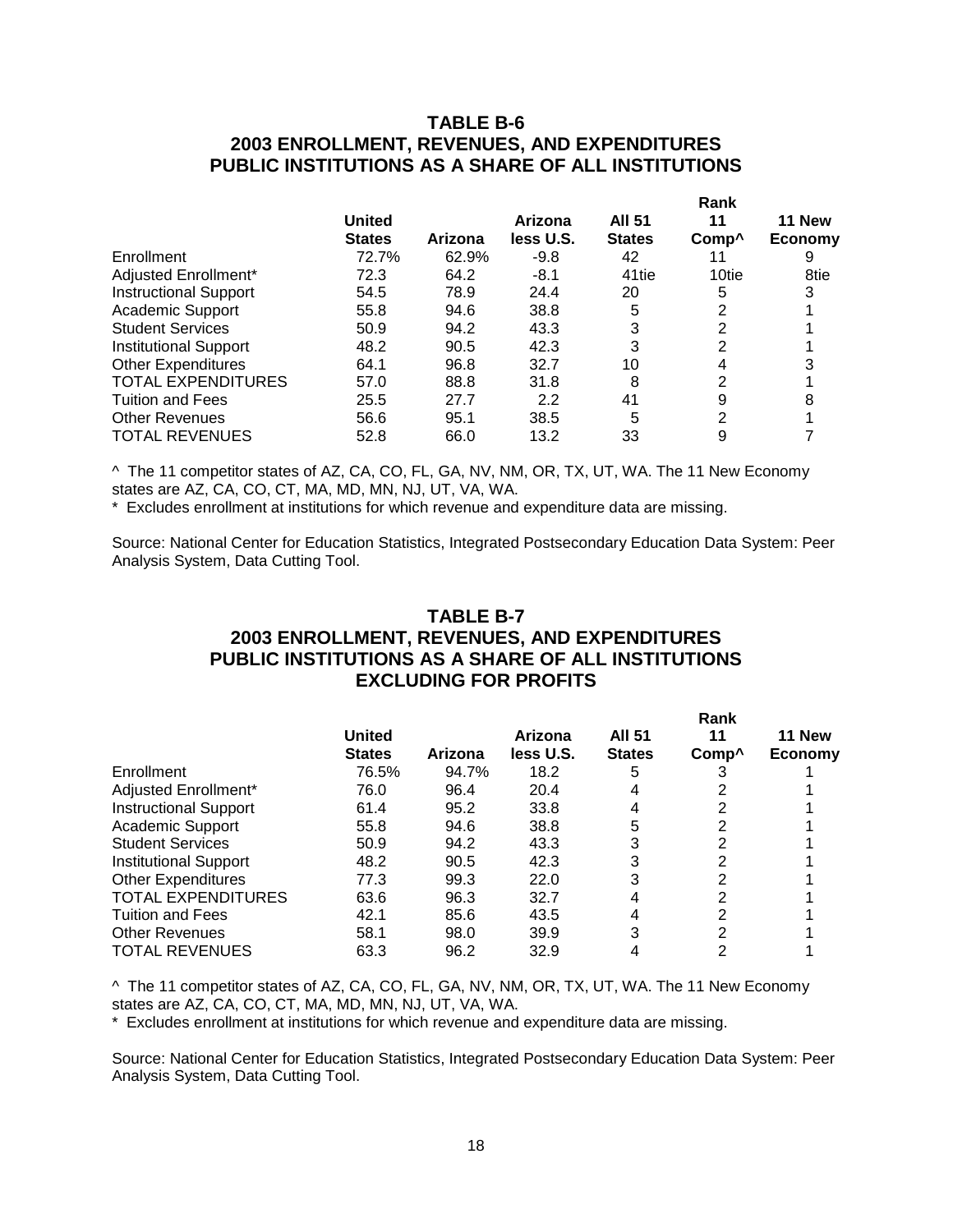### **TABLE B-8 2003 REVENUES AND EXPENDITURES PER FTE ENROLLMENT AT PRIVATE FOR-PROFIT TWO-YEAR INSTITUTIONS**

|                              |                                |         |                   | Rank           |                         |                          |
|------------------------------|--------------------------------|---------|-------------------|----------------|-------------------------|--------------------------|
|                              | <b>United</b><br><b>States</b> | Arizona | AZ to US<br>Ratio | All<br>States* | 11<br>Comp <sup>^</sup> | 11 New<br><b>Economy</b> |
| <b>Instructional Support</b> | \$47,212                       | \$1,903 | 4.0               | 30             | 5                       | 8                        |
| <b>Other Expenditures</b>    | 75,590                         | 488     | 0.7               | 20             | 6                       | 4                        |
| <b>TOTAL EXPENDITURES</b>    | 122,802                        | 2.391   | 1.9               | 30             | 5                       | 7                        |
| <b>Tuition and Fees</b>      | 199,381                        | 6,360   | 3.2               | 34             | 8                       | 10                       |
| <b>Other Revenues</b>        | 14,230                         | 185     | 1.3               | 34             | 9                       | 10                       |
| <b>TOTAL REVENUES</b>        | 213.611                        | 6.545   | 3.1               | 35             | 8                       | 10                       |
| Adjusted FTE Enrollment      |                                |         |                   |                |                         |                          |
| (000)                        | 196                            | 10      | $5.0\%$ **        |                |                         |                          |

^ The 11 competitor states of AZ, CA, CO, FL, GA, NV, NM, OR, TX, UT, WA. The 11 New Economy states are AZ, CA, CO, CT, MA, MD, MN, NJ, UT, VA, WA.

\* 42 states have private for-profit two-year institutions.

\*\* Arizona share of national enrollment; the state's share of the U.S. population was 1.9 percent.

Source: National Center for Education Statistics, Integrated Postsecondary Education Data System: Peer Analysis System, Data Cutting Tool.

## **TABLE B-9 2003 REVENUES AND EXPENDITURES PER FTE ENROLLMENT AT PRIVATE FOR-PROFIT FOUR-YEAR INSTITUTIONS**

| United<br><b>States</b> | Arizona | AZ to US<br><b>Ratio</b> | All<br>States* | 11 | 11 New<br><b>Economy</b>  |
|-------------------------|---------|--------------------------|----------------|----|---------------------------|
| \$2,886                 | \$2,164 | 75.0                     | 35             | 11 | 10                        |
| 525                     | 272     | 51.8                     | 18             | 10 |                           |
| 3.411                   | 2.436   | 71.4                     | 34             | 11 | 10                        |
| 13,050                  | 14,043  | 107.6                    | 11             | 4  | 4                         |
| 613                     | 337     | 55.0                     | 22             | 8  | 8                         |
| 13.664                  | 14.380  | 105.2                    | 10             | 4  | 4                         |
|                         |         |                          |                |    |                           |
| 377                     | 92      | 24.4%**                  |                |    |                           |
|                         |         |                          |                |    | Rank<br>Comp <sup>^</sup> |

^ The 11 competitor states of AZ, CA, CO, FL, GA, NV, NM, OR, TX, UT, WA. The 11 New Economy states are AZ, CA, CO, CT, MA, MD, MN, NJ, UT, VA, WA.

\* 41 states have private for-profit four-year institutions.

\*\* Arizona share of national enrollment; the state's share of the U.S. population was 1.9 percent. The Arizona figure includes 71,000 students enrolled in the University of Phoenix's online program.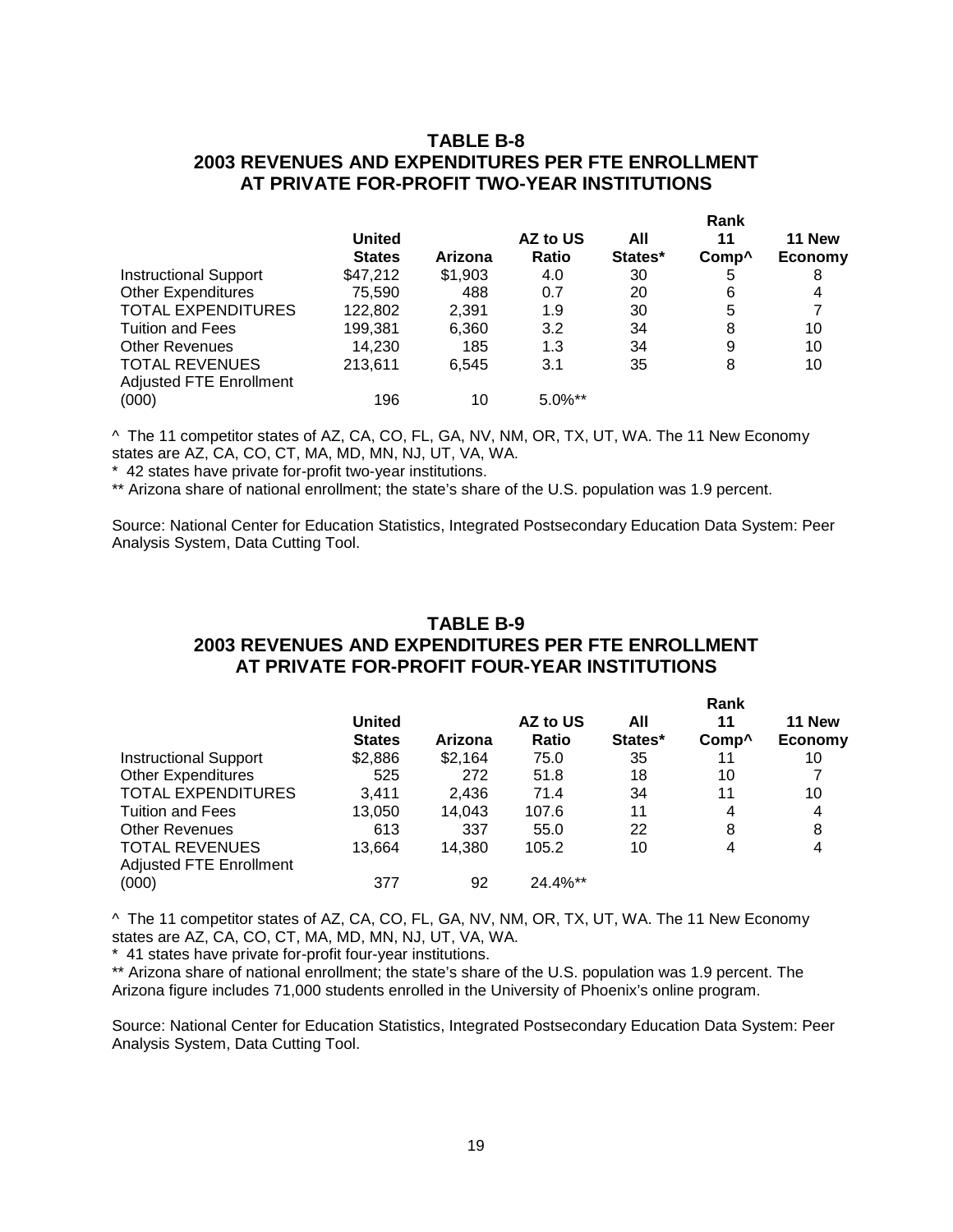### **TABLE B-10 2003 REVENUES AND EXPENDITURES PER FTE ENROLLMENT AT PRIVATE NOT-FOR-PROFIT TWO-YEAR INSTITUTIONS**

|                                |               |          |           | Rank*         |                   |                |  |
|--------------------------------|---------------|----------|-----------|---------------|-------------------|----------------|--|
|                                | <b>United</b> |          | AZ to US  | All           | 11                | 11 New         |  |
|                                | <b>States</b> | Arizona  | Ratio*    | <b>States</b> | Comp <sup>^</sup> | <b>Economy</b> |  |
| <b>Instructional Support</b>   | \$5,767       | \$14,286 |           |               |                   |                |  |
| <b>Academic Support</b>        | 1,375         | 5,474    |           |               |                   |                |  |
| <b>Student Services</b>        | 2,903         | 4,220    |           |               |                   |                |  |
| <b>Institutional Support</b>   | 5,123         | 15.951   |           |               |                   |                |  |
| <b>Other Expenditures</b>      | 2.490         | 2,789    |           |               |                   |                |  |
| <b>TOTAL EXPENDITURES</b>      | 17,657        | 42.720   |           |               |                   |                |  |
| <b>Tuition and Fees</b>        | 11,065        | 1,192    |           |               |                   |                |  |
| <b>Other Revenues</b>          | 6,936         | 40,736   |           |               |                   |                |  |
| <b>TOTAL REVENUES</b>          | 18,001        | 41.928   |           |               |                   |                |  |
| <b>Adjusted FTE Enrollment</b> | 30,053        | 84       | $0.3\%**$ |               |                   |                |  |
|                                |               |          |           |               |                   |                |  |

^ The 11 competitor states of AZ, CA, CO, FL, GA, NV, NM, OR, TX, UT, WA. The 11 New Economy states are AZ, CA, CO, CT, MA, MD, MN, NJ, UT, VA, WA.

\* Comparisons are unreliable since Arizona has only one institution in this category.

\*\* Arizona share of national enrollment; the state's share of the U.S. population was 1.9 percent.

Source: National Center for Education Statistics, Integrated Postsecondary Education Data System: Peer Analysis System, Data Cutting Tool.

### **TABLE B-11 2003 REVENUES AND EXPENDITURES PER FTE ENROLLMENT AT PRIVATE NOT-FOR-PROFIT FOUR-YEAR INSTITUTIONS**

|                                |               |         |            | Rank    |                   |                |  |
|--------------------------------|---------------|---------|------------|---------|-------------------|----------------|--|
|                                | <b>United</b> |         | AZ to US   | All     | 11                | 11 New         |  |
|                                | <b>States</b> | Arizona | Ratio      | States* | Comp <sup>^</sup> | <b>Economy</b> |  |
| <b>Instructional Support</b>   | \$11,821      | \$7,055 | 59.7       | 36      | 10                |                |  |
| Academic Support               | 3,513         | 1,986   | 56.5       | 25      |                   | 8              |  |
| <b>Student Services</b>        | 2,948         | 1.104   | 37.4       | 48      | 10                | 10             |  |
| <b>Institutional Support</b>   | 5,560         | 3,652   | 65.7       | 35      | 8                 | 9              |  |
| <b>Other Expenditures</b>      | 6,142         | 1.091   | 17.8       | 42      | 7                 | 9              |  |
| <b>TOTAL EXPENDITURES</b>      | 29,983        | 14,889  | 49.7       | 39      | 9                 | 10             |  |
| <b>Tuition and Fees</b>        | 14,584        | 13,259  | 90.9       | 16      | 4                 | 6              |  |
| <b>Other Revenues</b>          | 17,862        | 2.517   | 14.1       | 49      | 11                | 11             |  |
| <b>TOTAL REVENUES</b>          | 32,446        | 15,776  | 48.6       | 38      | 9                 | 10             |  |
| <b>Adjusted FTE Enrollment</b> |               |         |            |         |                   |                |  |
| (000)                          | 2,666         |         | $0.3\%$ ** |         |                   |                |  |

^ The 11 competitor states of AZ, CA, CO, FL, GA, NV, NM, OR, TX, UT, WA. The 11 New Economy states are AZ, CA, CO, CT, MA, MD, MN, NJ, UT, VA, WA.

\* 50 states have private not-for-profit four-year institutions.

\*\* Arizona share of national enrollment; the state's share of the U.S. population was 1.9 percent.